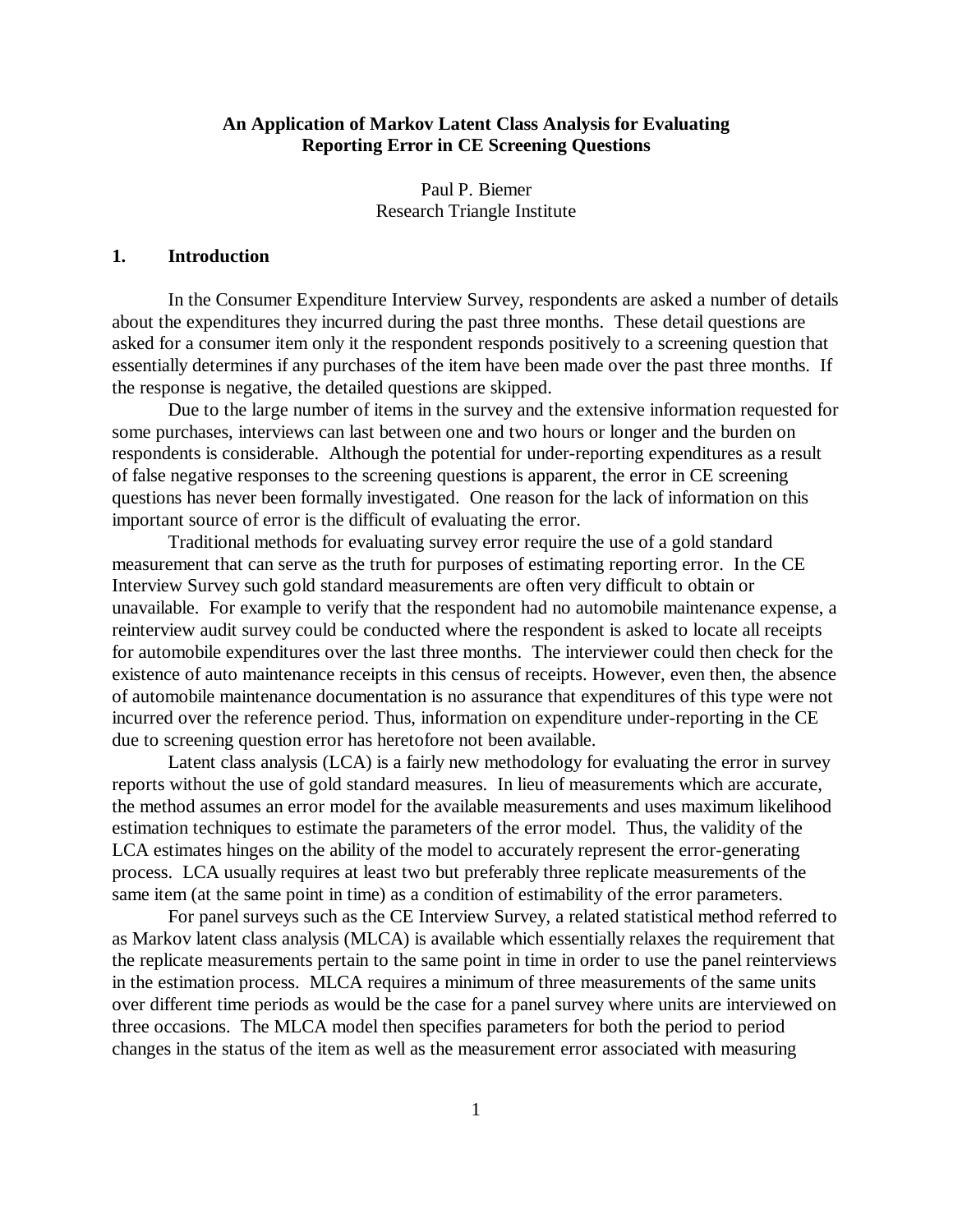those changes. In the automobile maintenance item example, the MLCA model would specify parameters associated with both the month to month change in the true status of the expenditure (i.e., transitions from no expense to some expense and vice versus) as well as the error in reporting this status in the CE.

Recently, the MLCA methodology was successfully applied to the Current Population Survey (CPS) to estimate the classification error in reports of labor force participation (see Biemer and Bushery, in press). This study also provided evidence of the validity of the MLCA methodology for estimating labor force status classification error. The present paper applies similar models to the CE screening question data in order to determine whether useful information on the magnitudes and correlates of screening question reporting error can be extracted directly from the CE panel data.

The purpose of this investigation is twofold. First, we provide some background on the MLCA modeling approach and illustrate how it can be applied to the CE Interview Survey. Second, using the estimates of screening question reporting error obtain from the MLCA, we further illustrate how MLCA can be used to conduct exploratory data analysis of the correlates of screening error.

### **2. The Data**

The data used in this study comes from the 1997 Consumer Expenditure Interview Survey. This survey was designed to collect information on data on up to 95 percent of total household expenditures. Consumer units (CU's) are interviewed once every three months for five consecutive quarters to obtain the expenditures for 12 consecutive months. The initial interview for a CU is used as a bounding interview and these data are not used in the estimation. The survey is designed to collect data on major items of expense which respondents can be expected to recall for three months or longer. New panels are initiated every month of the year so that each month, 20 percent of the CU's are being interviewed for the first time.

Approximately 7,000 sample units are contacted for an interview each quarter. Allowing for bounding interviews and nonresponse (including vacancies), the number of participating sample units per quarter is targeted at approximately 5,000.

Our analysis was confined to CU's that were interviewed three consecutive quarters beginning in the first quarter of 1997. Therefore, three subsamples of CU's can be defined as shown in Figure 1. As we will see in the discussion of the Markov latent class approach, a minimum of three observations, equally spaced in time on all the CU's in the analysis is required for the identifiability of the MLC models. CU's where one or more interviews were missing from the three consecutive quarters were deleted from the analysis. Thus, after deleting CU's interviewed once, four, or five times in January, February, and March, as well as CU's not completing all three interviews, the total sample size for the study across all three subsamples is 2,189 CU's.

As previously stated, the objective of our study is to assess measurement errors and its causes in the data collection operations. To this end, only unweighted data is used in the analysis for to used weighted data might distort data on the error processes operating during the data collection operations. One drawback of using unweighted data is that inferences regarding the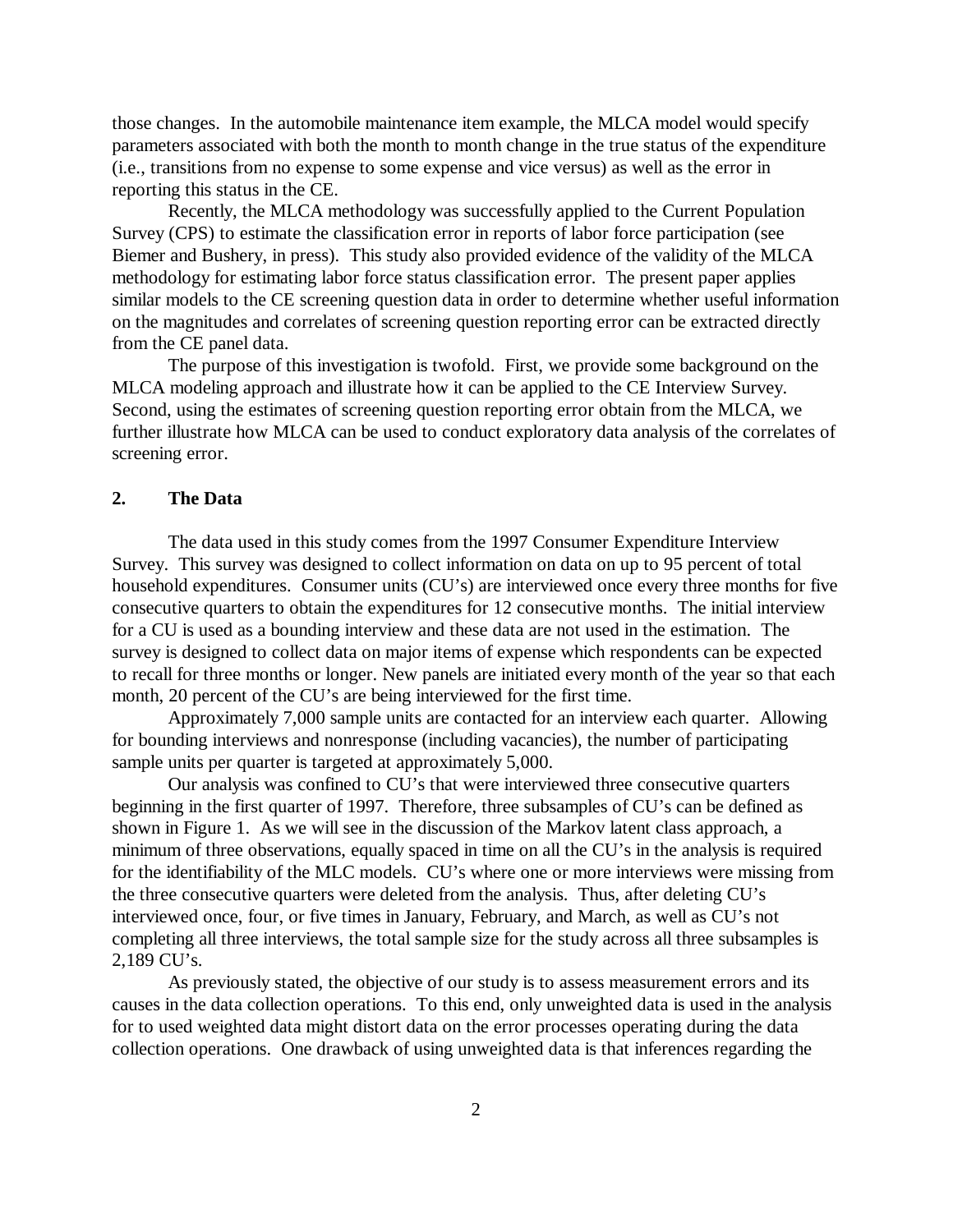overall quality of the published CE estimates of expenditures cannot be made; however, this is not an important objective in the study. For purposes of this analysis, the sample will be treated essentially as a simple random sample from a superpopulation which is the CE data series for the current survey design.

|             | Jan.  | Feb.  | Mar.  | Apr.  | May   | June  | July  | Aug.  | Sep.  |
|-------------|-------|-------|-------|-------|-------|-------|-------|-------|-------|
| Subsample 1 | 2 & 3 |       |       | 3 & 4 |       |       | 4 & 5 |       |       |
| Subsample 2 |       | 2 & 3 |       |       | 3 & 4 |       |       | 4 & 5 |       |
| Subsample 3 |       |       | 2 & 3 |       |       | 3 & 4 |       |       | 4 & 5 |

**Figure 1. Definition of the Three Subsamples for the Analysis**. Subsample 1 is composed of CU's interviewed for the second or third times in January, the third or fourth times in April, and the fourth or fifth times in July. The other two subsamples are defined analogously for February and March interviews.

### **3. The Markov Latent Class Model**

Markov latent class (MLC) models were first proposed by Wiggins (1973) and refined by Poulsen (1982). Van de Pol and de Leeuw (1986) established conditions under which the model is identifiable and gave other conditions of estimability of the model parameters. In this section, we develop the MLC model in the context of the CE Interview Survey and suggest other applications and its generalizations.

MLC models assume that all the variables in the analysis are classification variables. For example, in our analysis we will consider the screening questions in the CE where outcome variable is a dichotomous response taking the value 1 if the CU reports a purchase for a particular consumer item for the month and 2 if not.

Let the CE target population be divided into *L* groups or domains and let the variable *G* be the indicator for group membership. For example, *G* may be related to the administration of the survey - such as interview length, use of records, number of times previously interviewed, etc. - or may describe CU characteristics such as size, income, age of CU members, etc. Let,  $G_i = 1$  if the *i*th population member is in group 1,  $G_i = 2$  for group 2 and so on.

In the preliminary stages of our analysis, we considered models for describing the error in a dichotomous variable, say  $D_m$ , defined for a single consumer item (such as pet supplies) and a particular month, *m*, of the CE where  $D_m = 1$  if the CU purchased the item during the month and  $D_m = 2$ , otherwise. Thus, for the nine months of data collection shown in Figure 1, we would define  $D_m$ ,  $m = 1, \ldots, 9$  for the expenditure pattern for the item over the entire nine-month period. However, there were a number of difficulties with this modeling approach. First, and most important, the MLC models provided a very poor fit to these data due primary, we believe, to the failure of the Markov assumption (described below) to hold. Second, the models were quite complex with many 0-cells that caused convergence problems in the EM algorithm used for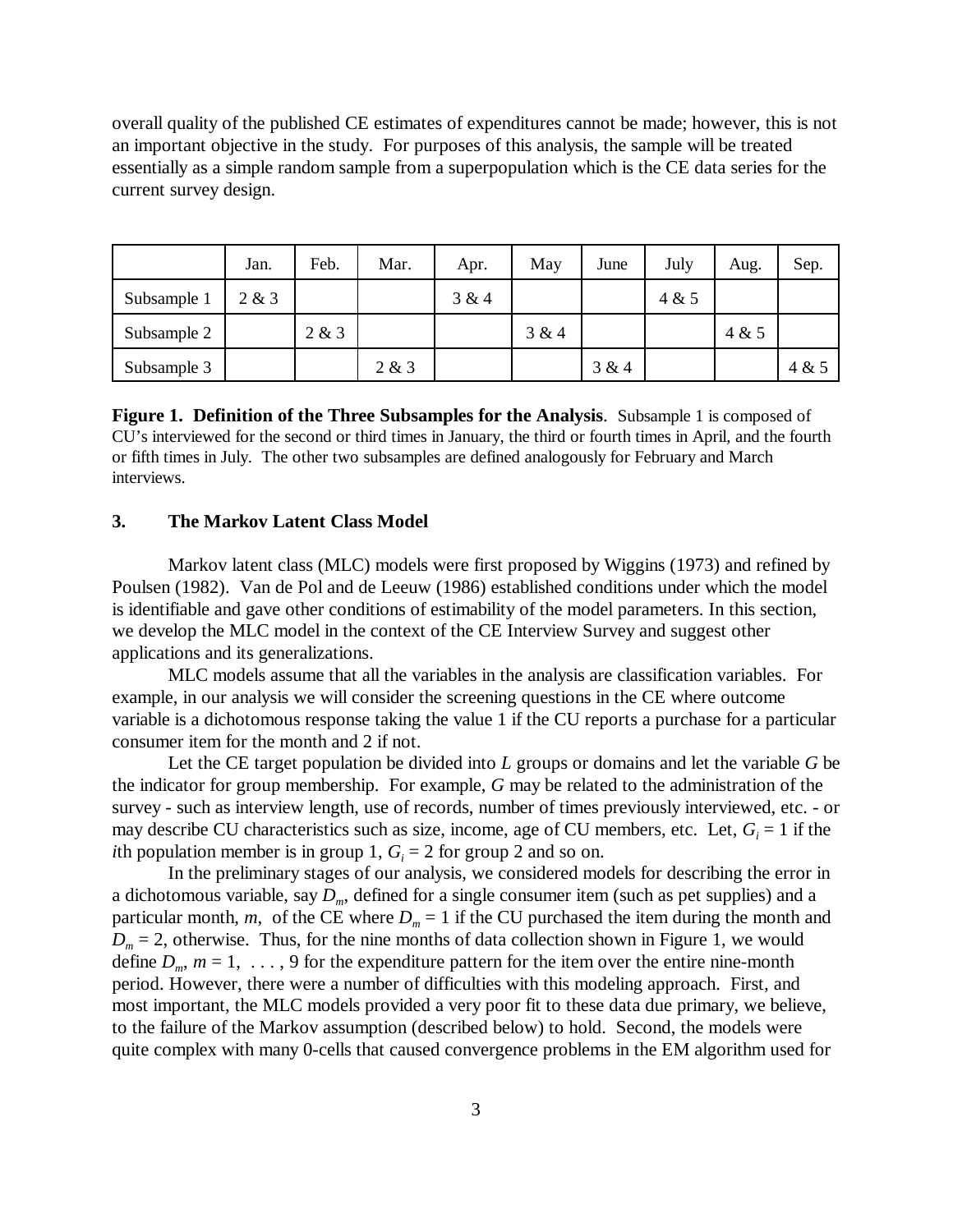maximum likelihood estimation. In addition, the model fitting process was quite tedious and time consuming since a single model run could require one hour on a Pentium III 450. Therefore, this modeling approach was abandoned in favor of the following simpler modeling approach.

Rather than specifying a variable for a monthly purchase, we define a summary variable for the frequency of purchases of the item for all three months of a quarter. Such a model would be much more likely to satisfy the Markov assumption and would run much more efficiently as a result of the reduction in the dimensionality of the problem.

Let the subscript combination  $(g, i)$  denote the *i*-th CU in group  $G = g$  for  $g = 1, \ldots, L$ and  $i = 1, \ldots, n_g$ . For the first quarter of the year, we define  $A_{gi}$  as follows.

if CU  $(g, i)$  reports the item was purchased in all three months of the quarter 2 if CU (*g,i*) reports the item not purchased in any month of the quarter  $A_{gi}$  =  $\begin{cases} 2 & \text{if } \text{CU}(g,i) \text{ reports the item not purchased in any month or the quarter} \\ 3 & \text{if } \text{CU}(g,i) \text{ reports the item was purchased in one or two months of the quarter.} \end{cases}$ 

For analyzing three consecutive quarters (for example, quarters beginning in January, April, and July), let  $B_{gj}$ , and  $C_{gk}$  denote the analogously defined purchase status variable for the second and third quarters, respectively

Associated with each of the three observed variables is a latent variable for the *true* quarterly purchase status of the CU. For quarters 1, 2, and 3 let  $X_{gi}$ ,  $Y_{gi}$ , and  $Z_{gk}$  denote trichotomous variables with categories defined analogously to  $A_{gi}$ ,  $B_{gi}$ , and  $C_{gi}$ , respectively, except that they represent the true rather than observe statuses of the CU's. For notational convenience, we will drop the subscripts (*g*,*i*), but retain the relationship of the unsubscripted variable to an individual unit within a group. Further, the term "true purchaser" will be used to describe CU's who purchase the item in all three months of a quarter (denote for quarter 1 by  $X =$ 1), "true non-purchaser" for CU's not purchasing the item in any quarter (denote for quarter 1 by  $X = 2$ ), and "true mixed consumer" for CU's who purchase in the item in some but not all quarters (denoted for quarter 1 by  $X = 3$ ).

Let  $\pi_{x,y,z|g}$  denote Pr(*X=x*, *Y=y*, *Z=z* | *G=g*), let  $\pi_{y|g}$  denote Pr(*Y* = *y* | *X* = *x*, *G* = *g*) and let  $\pi_{z|g}$ ,  $\chi$  denote  $Pr(Z = z | Y = y, X = x, G = g)$ . Then, the probability that an individual in group *g* is has purchase status *x* in quarter 1, *y* in quarter 2, and *z* in quarter 3 is

$$
\pi_{x,y,z|g} = \pi_{x|g} \pi_{y|g,x} \pi_{z|g,x,y}
$$
\n(3.1)

Finally, under the Markov assumption (which is required for model identifiability; see Van de Pol and de Leeuw, 1986), we assume

$$
\pi_{z|g,x,y} = \pi_{z|g,y},\tag{3.2}
$$

I.e., at quarter 3, the true status of an individual does not depend on the quarter 1 status once the quarter 2 status is known. An alternate interpretation is that the quarter 3 purchase status given the quarter 2 status does not depend upon the quarter 1 to quarter 2 transition.

One can conceive of some situations where the Markov assumption may not hold for the CE interview survey. For example, for large and costly purchases such as automobiles, CU's who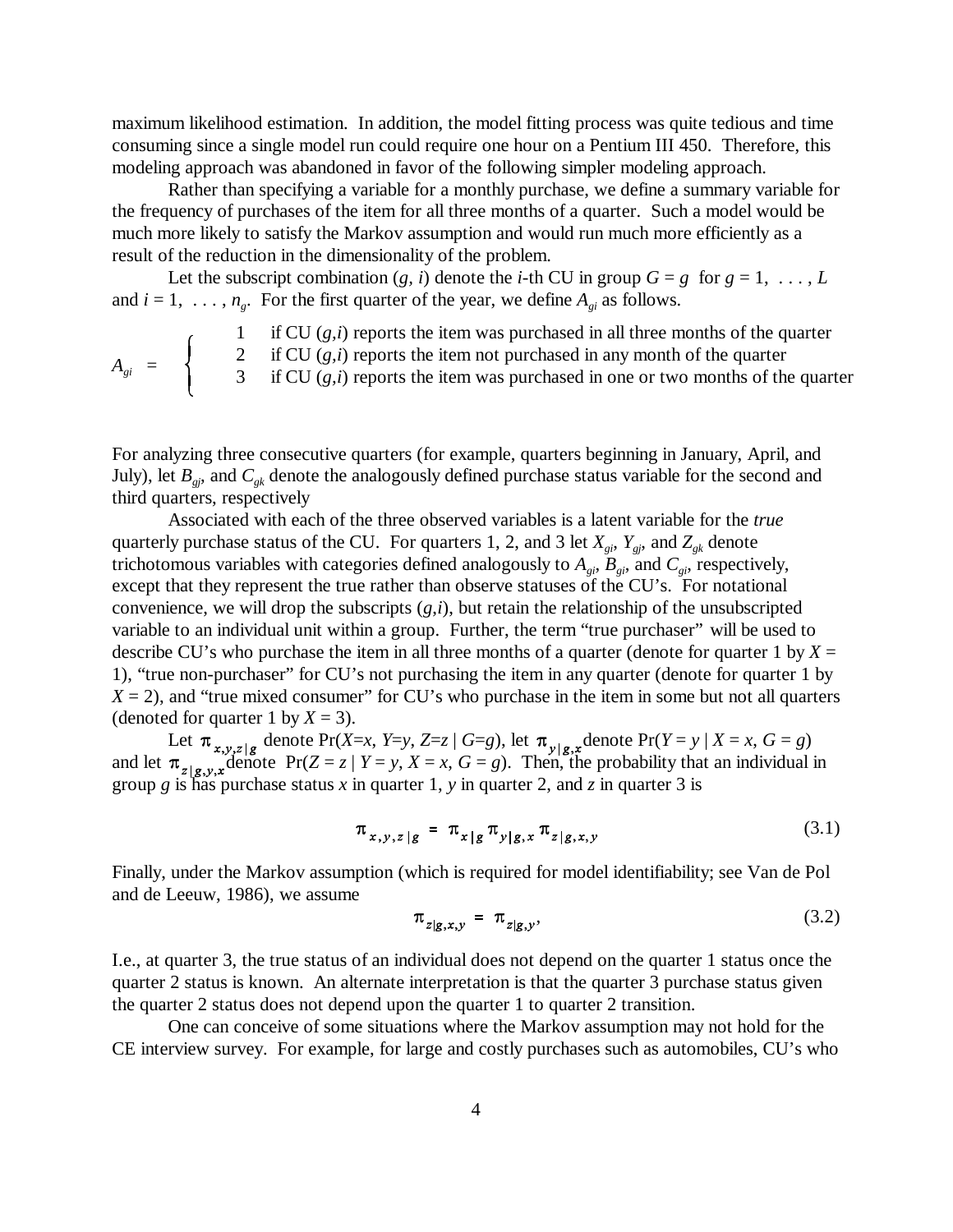are non-purchasers in quarter 2 may be much more likely to be non-purchasers in quarter 3 if they were mixed consumers in quarter 1 than if they were non-purchasers in quarter 1. This is because buying an automobile occurs infrequently and CU's purchasing a car in the last six months are less likely to purchase another car in the next three months than CU's who have not purchased a car in the last six months. For other items, such as cable TV subscription, the Markov assumption may hold quite well since the purchases statuses are more stable over a three month period Thus, the fit of the MLCM's and the validity of the resulting estimates are expected to vary considerably by consumer item.

At least two methods for assessing the validity of the Markov assumption for panel data are available. One method suggested by Van de Pol and de Leeuw (1986) is based upon four waves of panel data. Another method requires test-retest reinterview data for each quarter. These analyses are beyond the scope of this present paper. However, a description of the method based upon reinterview data can be found in Van de Pol and Langeheine (1997) who conducted such an analysis for labor force data in The Netherlands.

Using an extension of the notation established above, we denote the response probabilities in each of these classifications as follows:

$$
\pi_{a|g,x} = \Pr(A = a | X = x)
$$
  
\n
$$
\pi_{b|g,y} = \Pr(B = b | Y = y)
$$
  
\n
$$
\pi_{c|g,z} = \Pr(C = c | Z = z)
$$
\n(3.3)

Thus,  $\pi_{q=1|q,r=2}$  is the probability that the CE classifies a person in group *g* as a purchaser  $(A = 1)$  when the true status is non-purchaser  $(X = 2)$ . Likewise,  $\pi_{a=2|a|}$   $\pi_{2}$  is the probability that the CE correctly classifies a person in group *g* as a non-purchaser.

Finally, we assume that

$$
Pr(A = a, B = b, C = c | G = g, X = x, Y = y, Z = z)
$$

= 
$$
Pr(A = a | G = g, X = x) Pr(B = b | G = g, Y = y) Pr(C = c | G = g, Z = z)
$$

and write

$$
\pi_{a,b,c|x,y,z} = \pi_{a|gx} \pi_{b|gy} \pi_{c|gz}.
$$
\n(3.4)

This latter assumption has been examined in the literature for labor force survey data, but never for expenditure survey data. For labor force data, Meyers (1988) and Singh and Rao (1995) investigated the assumption and concluded that it was a reasonable approximation. Van de Pol and Langeheine (1997) used latent class analysis that involved both panel data and reinterview data to estimate the classification error for various types of month to month labor force transitions. They found only weak evidence that respondents who change labor force status have lower reliability than those who do not. However, more work is needed to determine whether the assumption is reasonable for expenditure survey data.

In the analysis that follows, less emphasis will be placed on the MLCA estimates for a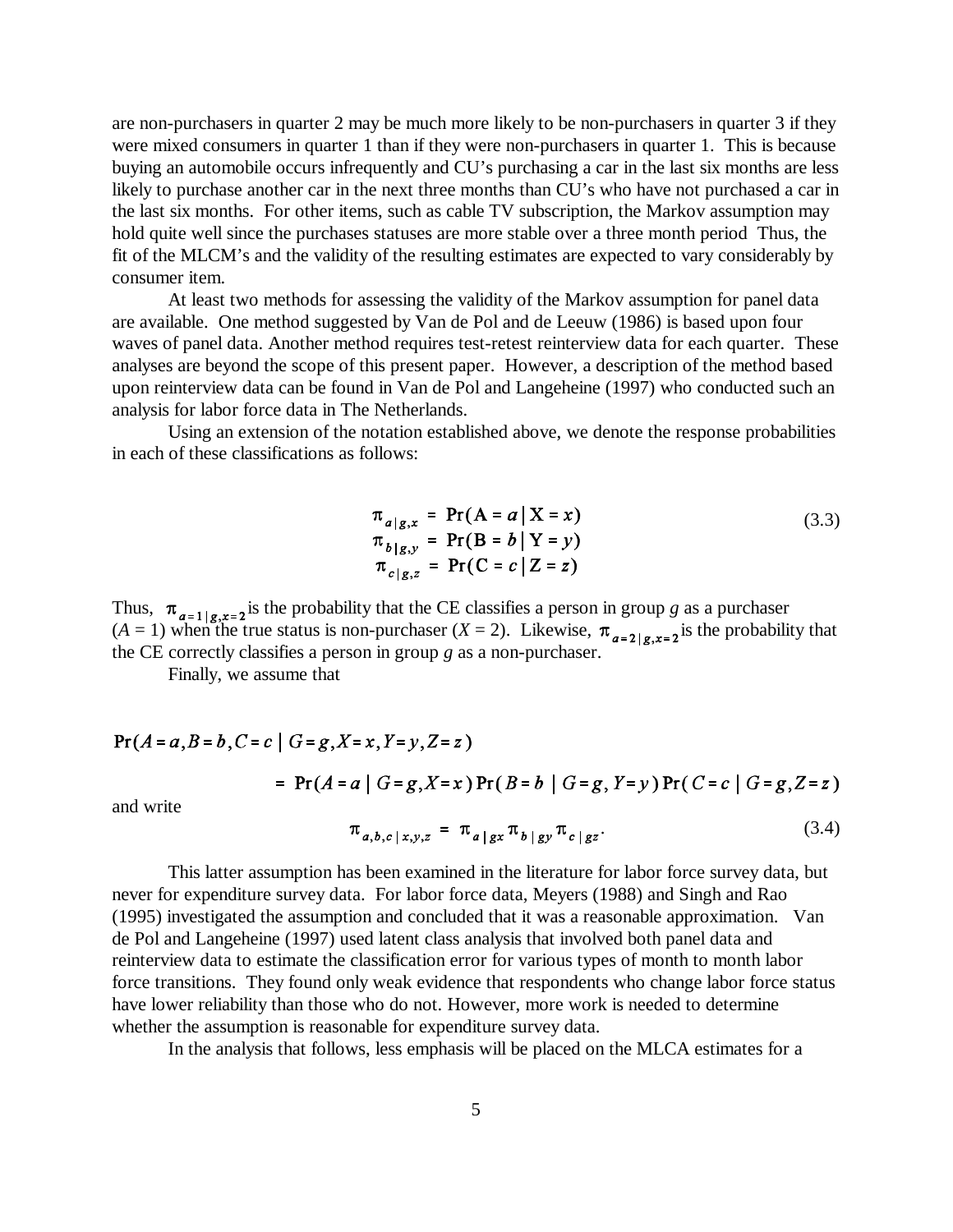particular item. Rather, we will be looking for trends in error rates across all the items in the study. Further, our analysis is exploratory in that we will be using MLCA to generate hypotheses regarding the causes of error that can be followed up and tested in other settings. For example, a finding that some consumer items are less subject to under-reporting than others could suggest a study that might be conducted with a small number of subjects in a laboratory setting to determine if the result can be verified and, if so, the reasons for the differential data quality. Thus, the manner in which MLCA will be used in the following is somewhat robust to failures of the model assumptions to hold.

With these assumptions, we can write the probability of classifying a CE sample member in cell (*g*,*a*,*b*,*c*) of the *GABC* table as follows:

$$
\pi_{g,a,b,c} = \sum_{x,y,z} \pi_g \pi_{x|g} \pi_{a|g,x} \pi_{y|x,g} \pi_{b|y,g} \pi_{z|g,y} \pi_{c|g,z}
$$
(3.5)

Under multinomial sampling, the likelihood function for the *GABC* table is

Likelihood = 
$$
Pr(GABC) = \text{constant} \times \prod_{g,a,b,c} \pi_{g,a,b,c}^{n_{gabc}}
$$
. (3.6)

The MLC models we will consider are part of a family of latent class models known as modified path models (Goodman, 1974). Modified path models are essentially a chain of univariate conditional models with latent variables where the ordering in the chain reflects a type of causal sequence. For example, the ordering of the conditional probabilities in equation (3.5) reflects the sequence that variables are observed in the CE. The first variable listed is the grouping variable followed by the latent and manifest variables associated with the first interview, followed by the corresponding latent and manifest variables for the second interview and so on. In the modified path modeling approach, each probability in this chain can be modeled by a univariate logistic model where the parameters are simultaneously estimated using maximum likelihood estimation methods. For example, for the probability  $B_{\text{at},g}$ , several choices of logistic models are possible from the one way dependence model consisting of terms for the interactions *AX* and *AG* to the full model consisting of the second order interaction *AXG*.

All the models we will consider are hierarchical models for which presence of an interaction term implies presence of all lower order interactions and main effect terms containing the sample letters. As an example, the hierarchical log-linear model containing the term *AXG* also contains the terms *A*, *X*, *G*, *AX*, *AG*, and *GX*. However, in specifying logistic log-linear models for conditional probabilities, all terms in the model must contain the dependent variable; thus, the model for B*a|xg* containing *AXG* contains the "main effect" terms *A*, *AX*, *AG* as well as the "first order interaction" term *AXG* only. This model is specified in shorthand notation as {*AXG*}.

Modified path models can be represented by path diagrams as in Figure 2. The lines drawn between two variables denote the covariance of the two variables and the arrow denotes the order of the variable in the probability statement (3.5). The line extending from the grouping variable, *G*, to the line between *X* and *A*, say, implies that relationship between *X* and *A* varies by the level of the variable, *G*. This path diagram corresponds to a model where the following is assumed for each conditional probability in (3.5):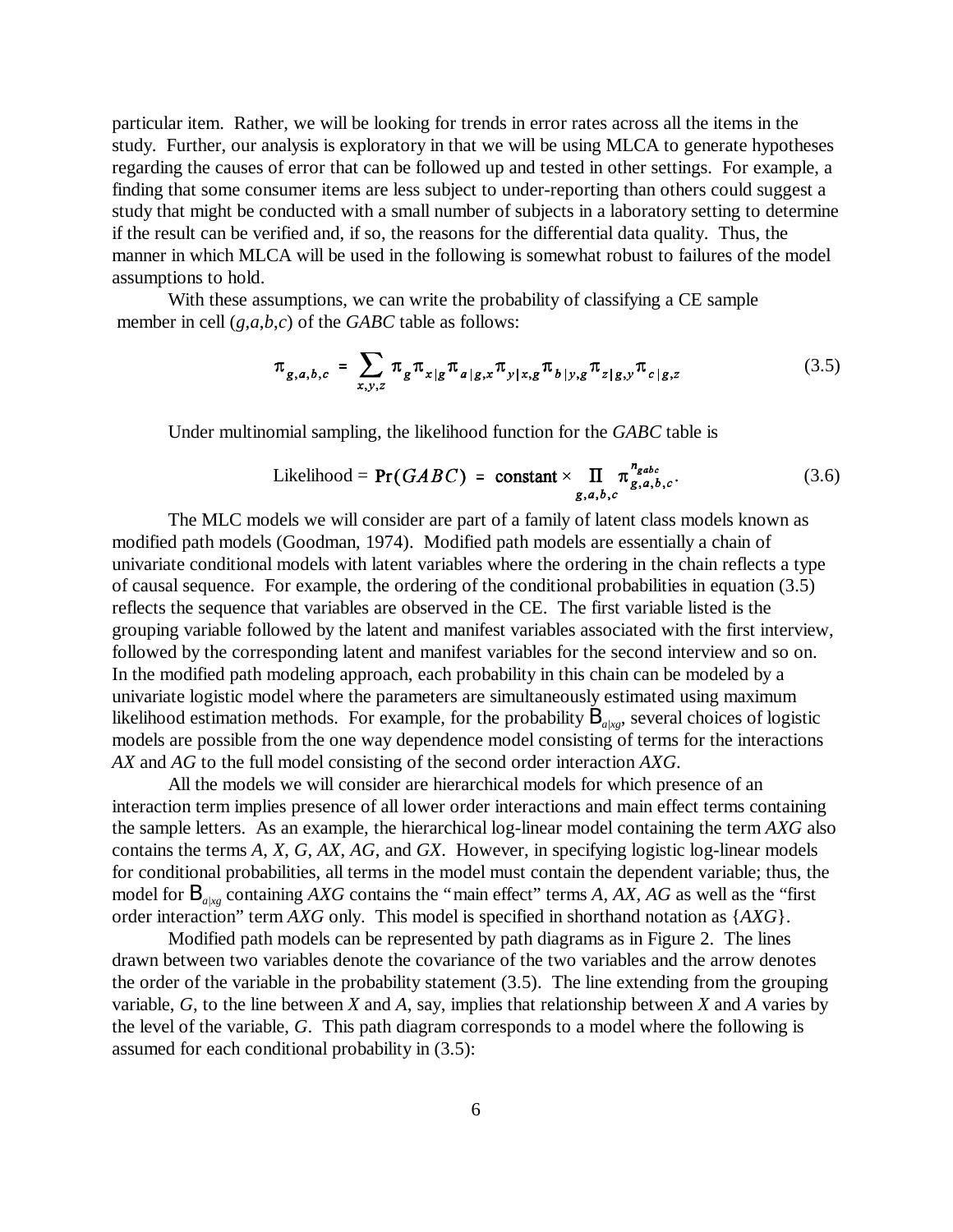Month to month transitions:  $Measured$ *n*  $Bareq$ ,  $Bareq$ ,  $Bareq$ ,  $Bareq$ ,  $Bareq$ ,  $Bareq$ ,  $Bareq$ ,  $Bareq$ ,  $Bareq$ ,  $Bareq$ ,  $Bareq$ ,  $Bareq$ ,  $Bareq$ ,  $Bareq$ ,  $Bareq$ ,  $Bareq$ ,  $Bareq$ ,  $Bareq$ ,  $Bareq$ ,  $Bareq$ ,  $Bareq$ ,  $Bareq$ ,  $Bareq$ ,  $Bareq$ ,  $Bareq$ ,  $Bareq$ ,  $Bareq$ ,  $Bareq$ ,  $Bareq$ ,  $Bareq$ ,  $Bareq$ 

: 
$$
B_{x|g} = \{XG\}, B_{y|gx} = \{YG, YX\}, B_{z|gy} = \{ZG, ZY\},
$$
  
\n $B_{a|xx} = \{AXG\}, B_{b|gy} = \{BYG\}, B_{c|gz} = \{CZG\}$ 

Under the assumptions made previously, the model parameters are estimable using maximum likelihood estimation methods. Van de Pol and de Leeuw (1986) provides the formula for applying the E-M algorithm for estimating the parameters of this model and conditions for their estimability. These methods have been implemented in the REM software which will be applied to the CE data set in the next section.



**Figure 2. Path Diagram for a Markov Latent Class Model**

### **4. Application to the CE Interview Survey**

### **4.1 Errors in the CE Screening Questions**

The CE Interview Survey collects data on monthly expenditures for a wide-range of consumer items. The questionnaire is organized into 24 sections with each section treating a particular area of household expense. Table 1 is a list of the sections by topic. Within each section dealing with expenditures, screening questions precede questions that ask about the details of the expenditures. For example, for in Section 4, Utilities and Fuels for Owned and Rented Properties, the screening question is question 1 of Part A:

Since the 1<sup>st</sup> of (*month, 3 months ago*), have you (or any members of your CU) received any bills for telephone services? Do not include bills for telephones used entirely for business purposes.

If the response to this question is "yes," more detailed questions are asked regarding the number and nature of the bills, the amount of each bill, month received, and what was included on each. If the response is "no," the detailed questions are skipped and the interviewer moves onto the next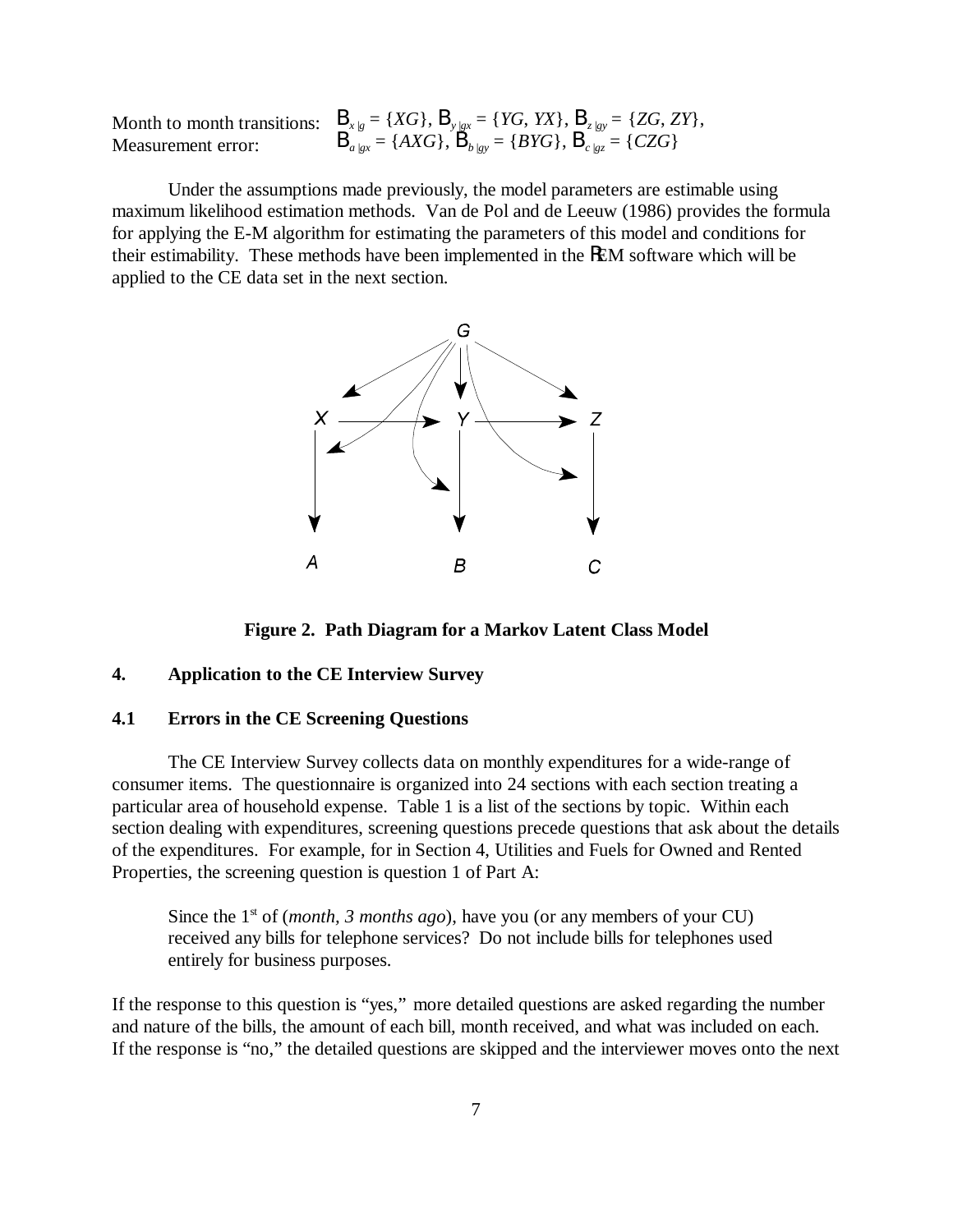consumer item in the section (utilities, in this case).

### [INSERT TABLE 1 ABOUT HERE]

The focus of our investigation is the error associated with these screening questions. These questions are critical to the accuracy of the expenditure data since they determine whether or not detailed information on expenditures is collected. There appears to be no published literature on the accuracy of these questions, yet there are many reasons to suspect that responses to the screening questions would be subject to reporting error, particularly under-reporting error. Some of these are the following:

- 1. *Encoding Error.* An item may have been purchased by another household member without the respondent's knowledge. Even if records are used to identify purchases, many purchases may not appear in the records. For example, a checkbook may record that a check was written for \$350 at Sam's Wholesale Club with no record of what was purchased there.
- 2. *Comprehension Error.* The respondent may misunderstand the question or not realize that certain items that should be reported are included in the question. For example, the respondent purchased an outdoor awning for a patio and, because it was not listed explicitly in the screening questions, failed to report it.
- 3. *Recall Error*. The respondent may forget that a purchase was made during the threemonth period or may remember it as happening more than three months ago. Again, records such as checkbooks may not be detailed enough to aid the respondent's recall and other records such as receipts or bills may be incomplete.
- 4. *Communication Error.* The respondent may deny purchasing an item even though he knows it should be reported. This may be the result satisficing (i.e., the respondent is fatigued or pressed for time and wants to shortcut the interview) or social desirability concerns (i.e., the respondent is embarrassed to admit a purchase). For example, the respondent may have spent a disproportionate amount of money on pet supplies and is embarrassed to admit that these items dominate so much of the meager family budget.

The effect of each of these types of errors on under-reporting varies depending upon the characteristics of the item. For example, expenditures that are incurred on a regular (say, monthly) basis such as cable TV subscription fees, trash collection fees, and electricity, are not likely to be affected by comprehension error or recall error. However, expenditures such as small, infrequent purchases that occur with no regular pattern may be subject to all types of errors and these items are expected to have the largest reporting error. Further, small expenditures may be more likely to be subject to encoding errors than large major expenditures. Figure 3 provides a summary of the types of errors one may expect for the various types of expenditures. In general, items that are subject to more types of errors can be expected to have greater levels of reporting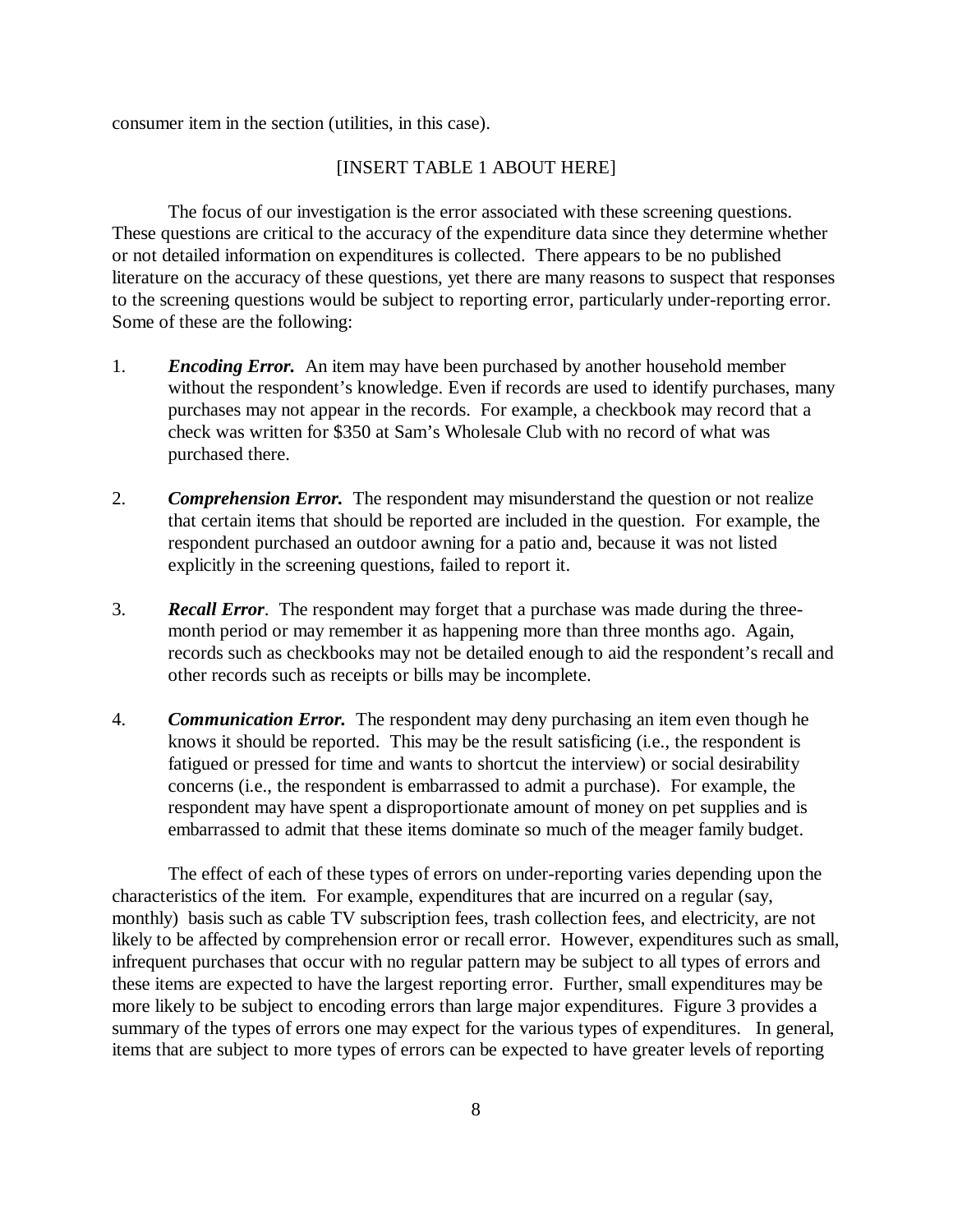error; however, the level of error from any source can still overwhelm the errors from all other sources, so these expectations can be violated. Nevertheless, this table may be useful later in the analysis as we attempt to uncover the causes of error in the CE screening questions.

In additional to the characteristics of the items itself, other external factors related to the characteristics of the interviewer, the respondent or CU, and the interview may influence screener error. For example, interviewers may change the wording of the questions, fail to ask a question, fail to probe when necessary, or may provide feedback that influences reporting accuracy. CU size may also influence responses since larger CU's are likely to have more expenditures and more consumers. Thus, there is a greater potential for encoding error, recall error, and communication (satisficing) error than in smaller CU's. Also, the length of the interview and the use of receipts, checkbook registries, bills, and other records used in the interview can influence screener error. In general, we would expect less error in expenditure amounts when records are used; however, it is unclear how the use of records will effect the accuracy of screening questions.

Interview length is also a determinant of response accuracy. Longer interviews suggest more expenditures and, potentially, greater respondent fatigue and satisficing. However, longer interviews are also associated with greater care and completeness of reporting. Shorter interviews may suggest more negative responses to the screening questions and may therefore be an indicator of under-reporting.

| <b>Consumer Item</b><br><b>Characteristic</b> | <b>Encoding</b> | Comprehension | <b>Recall</b> | Communication |
|-----------------------------------------------|-----------------|---------------|---------------|---------------|
| <b>Small expenditures</b>                     |                 |               |               |               |
| <b>Frequent, random</b>                       |                 |               |               |               |
| Frequent, regular                             |                 | т             |               |               |
| <b>Infrequent</b>                             |                 | Т             |               |               |
| Large expenditures                            |                 |               |               |               |
| <b>Frequent, random</b>                       |                 |               |               |               |
| Frequent, regular                             |                 | т             |               |               |
| <b>Infrequent</b>                             |                 |               |               |               |

**Figure 3. Correspondence between Consumer Item Characteristics and Screening Question Reporting Error.** A check mark suggests items which may be more prone to the type of error in the column heading.

In addition to length of the interview, the number of times the CU has been interviewed previously may also influence screening error. For example, in the initial interview, the respondent may not realize that responding "yes" to a screening question will always result in a somewhat extensive barrage of questions to record the details of the expenditures. By the second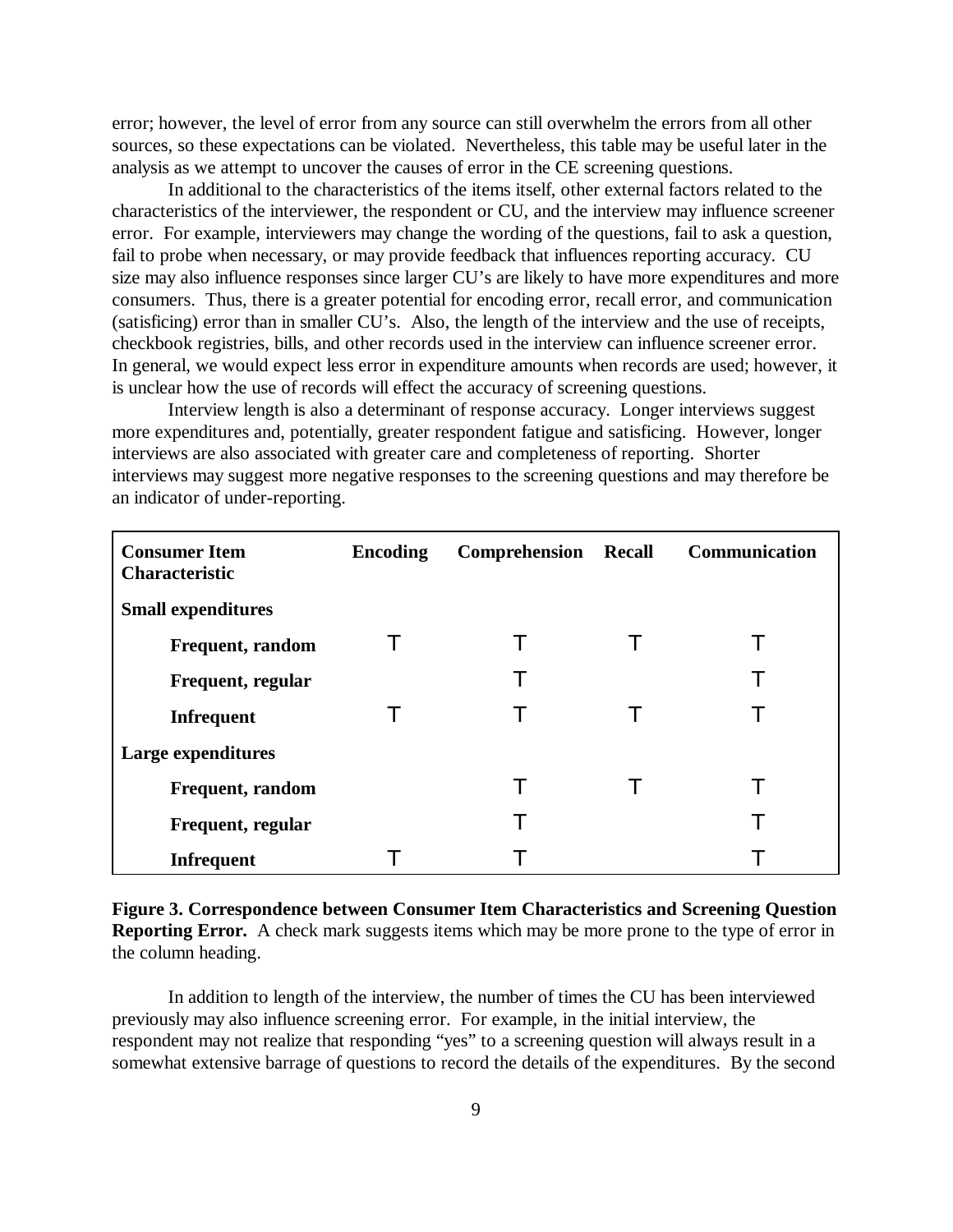or third interviews, the interview process as well as successful ways to shorten the interview by responding "no" to the screening process may be well-learned. Conversely, accuracy may actually improve with the number of interviews since it is possible that respondents learn what information on expenditures they must have on hand in order to provide accurate information as well as to expedite the interview process.

The position of an item in the questionnaire can influence reporting accuracy. As the interview continues, respondents may tire and become bored with the process. Items that appear in the earlier sections of the questionnaire may be less subject to satisficing behavior than items in the later sections.

In the analysis to follow, we will investigate the effects of some of these factors on screening accuracy using the Markov latent class analysis approach. As mentioned in the introductory section, the major goal of the paper is to demonstrate how MLC models can be used to investigate some of the external and internal correlates of screening accuracy. Therefore, the analysis will not pursue any causal factor or item in much depth, but rather illustrate that useful information regarding the nature of measurement error in the CE can be gleaned from MLCA. As such the results should be considered as preliminary. In the Discussion section of the paper, we offer some ideas for extending this analysis to a wider range of factors and items that could be considered in a comprehensive investigation of screening error in the CE.

## **4.2 The Analytic Approach**

Our analysis of the CE data focuses on a subset of consumer items and a few CU and interview variables that may be correlated with reporting error. In selecting the items for the investigation, we chose items from beginning, middle, and ending sections so that question position (or respondent fatigue) effects can be estimated. The items selected for the study and their corresponding section numbers are shown in Table 2. The items in the table span Sections 4 through 19 of the questionnaire. Some of the items, such as CABLE and TRASH, are regularly incurred small expenditures. Others, such as SHOES, DENTAL, EYES, and DRUGS are infrequently incurred expenditures. There are also large, infrequent expenditures such as FURN and possibly VEQOTH.

#### [TABLE 2 ABOUT HERE]

Note that some variables, such as GAS and TRASH, are single items and others, such as KITCHN and CLOTH are combinations of items. We would expect that single items should be more prone to under-reporting error than groups of items since the respondent would have to erroneously report no single item in the entire group of items were purchased in order to record a "no" response. For a single item, a false report of "no" to only one item is needed. These potential patterns of error will be investigated in the results that follow.

Five potential correlates of reporting error were considered in our analysis. First, as seen from Figure 1, the sample for all three months of a quarter combined differs by interview frequency; that is, some respondents were interviewed once more than other respondents. In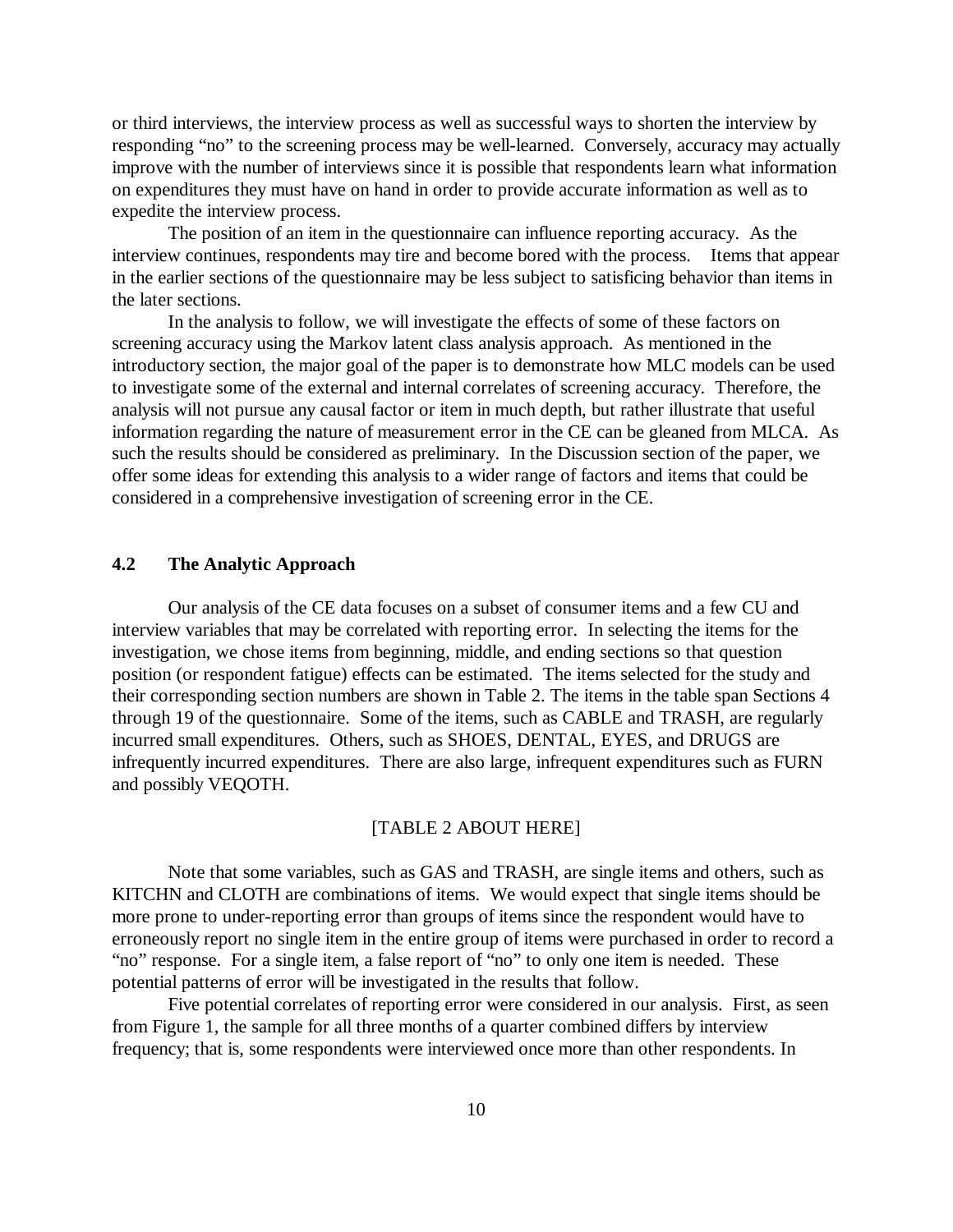addition, the subsample varies depending upon the month of interview. Thus, our model for screener error should incorporate these design factors and test their significance. Other explanatory variables that will be considered in the analysis include: CU size, interview length, and use of records. Table 2 list the variables that will be used in the MLC models.

Note the absence of the interview frequency variable in Table 2. In the preliminary investigation of the variables, interview frequency was not significant once the other explanatory variables were accounted for in the models, so this variable was dropped from the analysis. Also note that the definitions of the interview length variable, *L*, and the records use variable, *R*, are defined at the interview level for all three interviews in the quarter combined. Thus,  $L = 1$ denotes a set of CU's whose interviews during a quarter are typically short,  $L = 4$  denotes CU's for which all three interviews in the quarter are long, and  $L = 2$  or 3 denote mixtures of short, long, and average length interviews. Similarly,  $R = 1$  denotes a set of CU's who always or almost always used records for all three interviews in the quarter,  $R = 2$  denotes CU's that sometimes use records, and  $R = 3$  denotes CU's that never or almost never use records. Finally, as described previously, *X*, *Y*, and *Z* are the latent variables associated with the three quarters and which denote the true purchase status of a CU while *A*, *B*, and *C* are the corresponding observed variables.

A number of MLC models were explored in the initial stages of the analysis. The modeling process began with a very simple model to which additional variables were added until a model that fit the data adequately and parsimoniously was identified. It became clear during the initial model building process that this model building approach was computationally intensive. Two or three hours of computer time could be needed to fit a single model and numerous models would have to be for each item. Moreover, whenever four or more explanatory variables were entered into the model, the algorithm often failed to converge, probably as a result of the large number of 0-cells in the seven-way (i.e., four explanatory variables and three dependent variables) tables . Thus, a different model fitting strategy was needed.

For computational efficiency, the same model structure (i.e., main effect and interaction terms) should be fit to all consumer items since a full-scale analysis of the CE would consider all the items in the questionnaire, not just a subset of items as in Table 2. It would save much time and effort if a model structure could be identified that applied to all the items and then the parameters of this model could be estimated separately for each item. The risk in this approach is that the model could be over-parameterized for some items and inadequate for others. Still, there would be little to be gained by optimizing the model for each item if the objective analysis is solely to estimate probabilities of misclassification. The presence of 0 terms in the model will have minimal impact on the estimated probabilities other than increasing their standard errors somewhat. Therefore, our approach will be to identify a single model structure that will be used for all 19 items and is suggested from theoretical considerations presented in prior discussion.

As mentioned previously, the REM software failed to converge for some items when large complex models were tried. Therefore, only models containing the indicators *A*, *B*, *C* and three explanatory were fit in our analysis. This means that the fit of models containing all four explanatory variables in Table 2 will not be examined.

To specify the models that were fitted, consider MLC models containing the manifest variables *L*, *R*, *F*, *A*, *B*, and *C*. Extending the notation of (3.5), the local independence model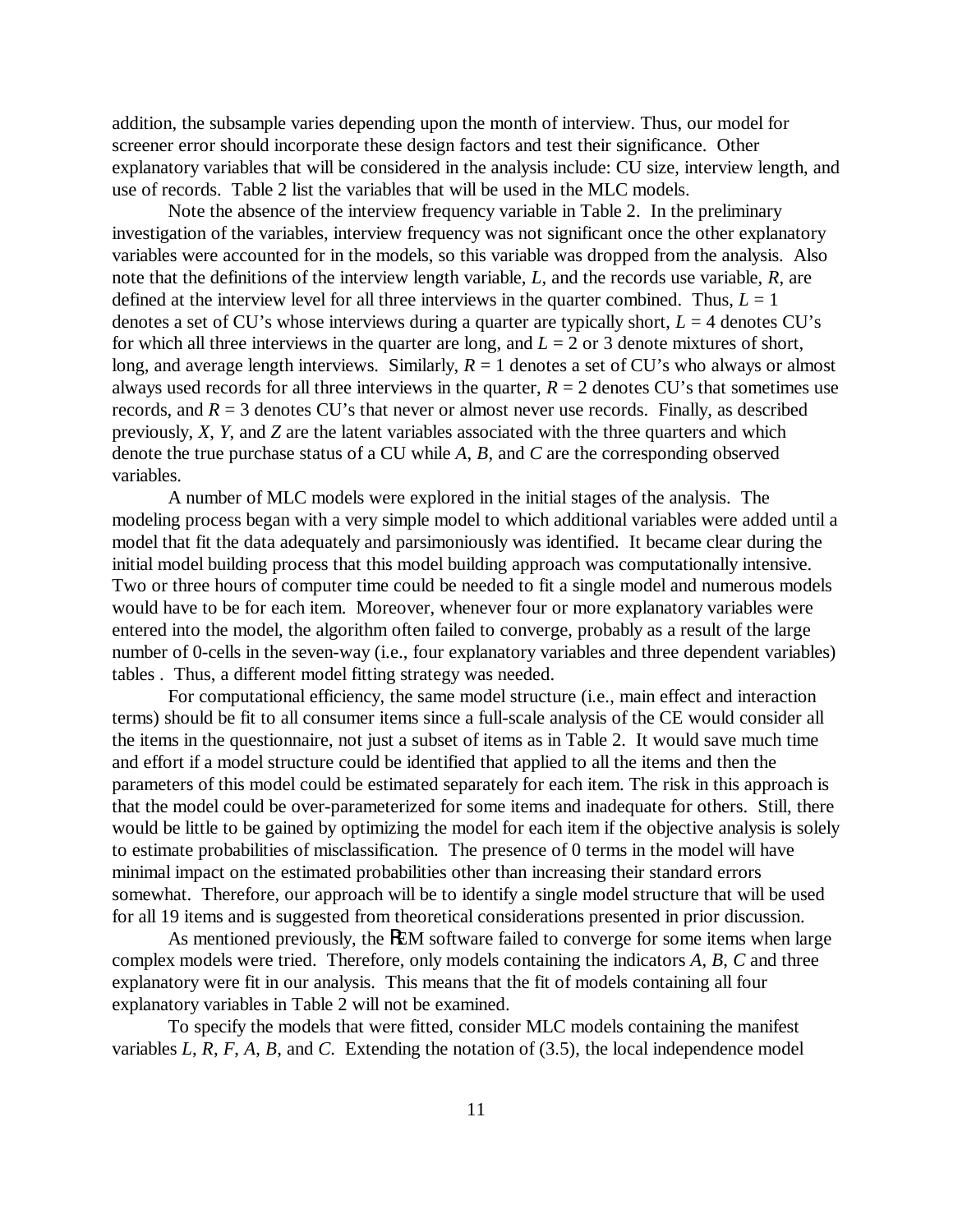formulation for a model containing these variables can be written as

$$
\pi_{f,l,r,a,b,c} = \sum_{x,y,z} \pi_{f,l,r} \pi_{x|f,l,r} \pi_{a|f,l,r,x} \pi_{y|x,f,l,r} \pi_{b|y,f,l,r} \pi_{z|f,l,r,y} \pi_{c|f,l,r,z}
$$
(4.1)

where each of the conditional probability terms is modeled by a logistic log-linear model. One such modified path model that is of interest in our study will be referred to as Model 1 which specifies the following submodels for the terms in  $(4.1)$ :

| <b>Term</b>            | <b>Submodel</b>      | <b>Term</b>                                                                         | <b>Submodel</b>                |
|------------------------|----------------------|-------------------------------------------------------------------------------------|--------------------------------|
| $B_{f,l,r}$            | ${FLR}$              | $\mathbf{B}_{\textit{b} \textit{f} \textit{f}, \textit{l}, \textit{r}, \textit{y}}$ | same as $B_{a/f,l,r,x}$        |
| $\mathbf{B}_{x/f,l,r}$ | $\{XF, XL, XF\}$     | $B_{z f,l,r,y}$                                                                     | $\{ZY, ZF, ZL, ZF\}$           |
| $B_{a/f,l,r,x}$        | $\{AX, AF, AL, AF\}$ | $\mathbf{B}_{\textit{clf},l,r,z}$                                                   | same as $B_{\text{b/f,l,r,y}}$ |
| y/f, l, r, x           | ${YX, YF, YL, YF}$   |                                                                                     |                                |

**Table 3. Terms and Restrictions for Model 1**

The model restricts the error probabilities to be stationary or equal across time points; i.e,  $B_{a/\ell, l,x}$  $=$   $B_{b/f,l,r,y}$   $=$   $B_{c/f,l,r,z}$ . However, there is no similar restriction of the transition probabilities  $B_{x/f,l,r}$ , B<sub>*yf,l,r,x*</sub>, and B<sub>*zf,l,r,y*</sub>. Moreover, the levels of all latent and indicator variables in the model depend upon the explanatory variables in the simplest way that can be specified, viz., first order interactions terms only.

A similar model, denoted by Model 2, was fit substituting the CU size variable, *F*, with the interview subsample variable, *S*. The structure of both models is identical and each model contains a total of 98 parameters. Although we are not particularly interested in the variation of the error estimates across the three levels of *S*, Model 2 was fit primarily as a check on Model 1. Estimates that differ importantly between the two models could be an indication that *S* should not be ignored in the analysis.

The fit statistics associated with these two models is shown in Table 4 for each consumer item. In this table,  $L^2$  is the likelihood ratio chi-square statistic based upon 874 degrees of freedom. For an adequate fit, the p-value of this statistic (see Table 4 under "p-value") should be a least 0.05. The smallest value of p occurs for DRUGS (0.16). However, for all other items the p-values are near 1 indicating that the model almost perfectly replicates the data. Fortunately, both Model 1 and Model 2 fit very well and the estimates of classification error were similar for both models. Therefore, in the next section, the estimates from only Model 1 will be reported.

#### [INSERT TABLE 4 ABOUT HERE]

## **4.3 Results and Key Findings**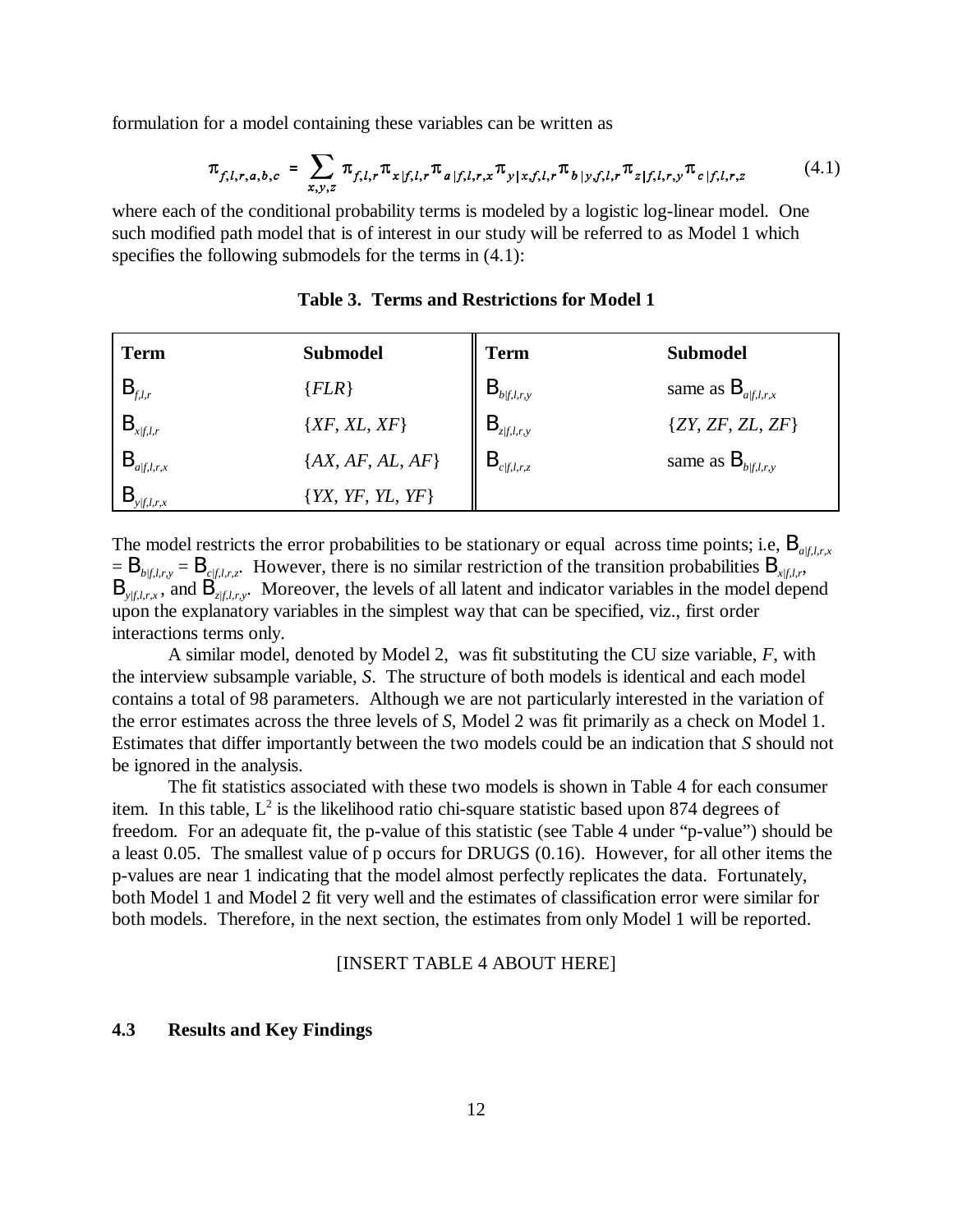To obtain an overview of the response accuracy of the CE across consumer items, we estimated the probability that the CE process correctly classifies a CU as a purchaser, nonpurchaser or mixed consumer for the quarter. Since the error probabilities were restricted to be the same for all three quarters, the probability of a correct classification is given by estimates of Pr(correct| $X = x$ ) = Pr( $A = x | X = x$ ) for  $x = 1, 2, 3$ ; i.e., the error associated with the quarter 1 observation, A, provides the error estimates for the other two quarters as well. The estimates of reporting error from Model 1 as well as  $Pr(X = x)$ , the true prevalence of each purchaser status, are provided in Table 5 for all 19 consumer items considered. A number of points can be made from this table as follows:

- Across all items, the probability of correctly classifying a true non-purchaser is high average of about 97 percent. Non-purchaser is also the most prevalent consumer status among the three statuses.
- The accuracy of classifying true purchasers varies considerably across items and is quite low, about 38 percent on average. The true prevalence rates for this type of purchaser is also quite low for the items considered.
- The accuracy with which mixed consumers are classified is about 76 percent on average with considerable variability across items. With few exceptions, the prevalence of mixed consumers in the sample is higher, often considerably so, than the prevalence of purchasers.
- The accuracy of reporting tends to decrease as the interview progresses. For the first six items in Table 4, the average accuracy is about 50 percent for true purchasers and 80 percent for true mixed consumers. For the bottom six items, the accuracy is only about 5 percent for purchasers and 72 percent for mixed consumers.
- The data provide no evidence that the combined items (SPORTS, TV, FURN, KITCHN, CLOTH, VEQMIN, VEQOTH, DRUGS) are reported with more accuracy than other items.
- Regular purchases such as CABLE, GAS, TRASH, and HOUSKP are among the most accurately reported items for all three types of purchasers.

Next, we examine the effect of the length of the interview on response accuracy and confine the analysis to the mixed consumer group only. Table 6 summarizes the results of this analysis. The last column of the table is the ratio of accuracy rates for the longest interview group  $(L=4)$  to the shortest interview group  $(L=1)$ . The average of this ratio across the 19 items is 1.11 which indicates a tendency toward greater accuracy for the group whose interviews during a quarter were the longest.

The next two tables, Tables 7 and 8, examines the effects of records use (R) and CU size (F) on response accuracy for the mixed purchaser group. Again, the last column of these tables is the ratio of accuracy rates for the two extreme levels which measures the maximum effect that is expected. There appears to be no consistent effects of either *R* or *F* on the accuracy rates: in both cases the average ratios are close to 1. However, some items show large effects in the expected direction. For example, records use appears to improve reporting accuracy for CABLE, FURN, VEQOTH, and DENTAL, while having small positive to negative effects on the other items.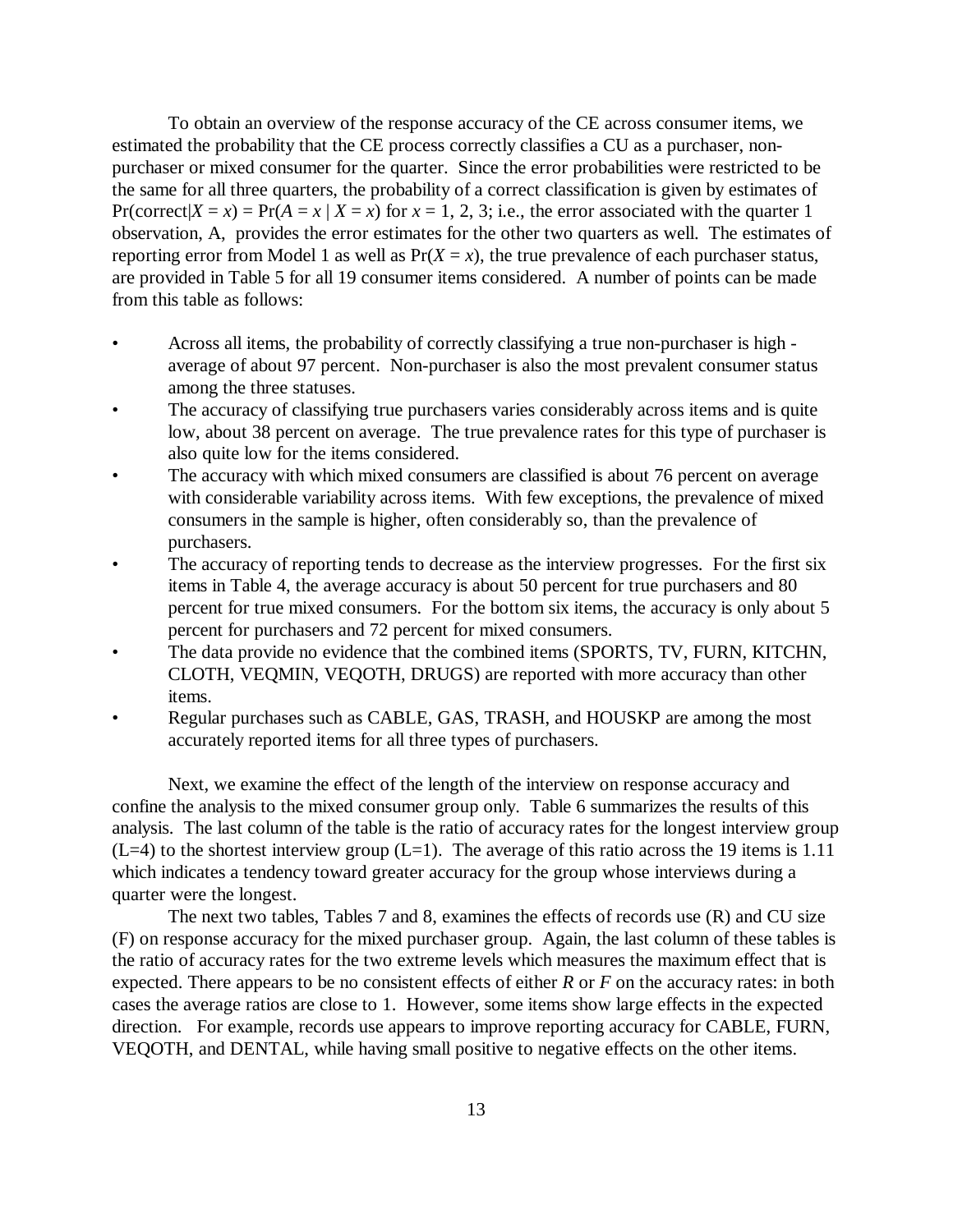Likewise, accuracy is somewhat improved when the CU size is small for TV, FURN, VEQOTH, and PETS while other items show a much smaller or even negative effect of small family size. Such results are quite difficult to explain or interpret.

Finally, we examine the error probabilities for true purchasers and true mixed consumers by item in Table 9. Turning first to the left half of the table, the probability that a true purchaser is misclassified as a non-purchaser is  $Pr(A = 2|X=1)$  in the table while  $Pr(A = 3|X=1)$  denotes the probability of misclassifying a true purchaser as a mixed consumer. Averaged across the items, both types of misclassifications appear equally likely; however, as before, the story varies considerably by item. For example, true VEQMIN purchasers are much more likely to be misclassified as non-purchasers than mixed consumers. However, for EYES, the opposite appears to be true.

On the right half of the table,  $Pr(A = 1|X=3)$  denotes the probability that a true mixed consumer is classified as a true purchaser while  $Pr(A = 2|X = 3)$  is the probability of classifying a true mixed consumer as non-purchaser. Here, there appears to be a stronger tendency to classify mixed consumers as non-purchasers rather than purchasers - leading to under-reporting of expenditures. However, for the items CABLE, GAS, and DRUGS, there is a substantial risk of mixed consumers being misclassified as consumers - leading over-reporting for these items. Thus, although under-reporting appears to the be dominate type of screener error, our analysis indicates that over-reporting of some items is also a potential problem.

The following is a summary of the key findings from the MLCA organized according to the research issues investigated.

## 1. *What is the general level of reporting error in the CE screening questions?*

This is very little error associated with the misclassification of non-purchasers. However, for purchasers the average error rate is considerable: approximately 63 percent misclassification. Approximately half of the misclassified purchasers are reported as non-purchasers and the other half in the mixed consumer category. There is considerable variation in the classification error rates by item.

For mixed consumers, the average error rate is approximately 25 percent: much lower than purchasers but still substantial. In fact, because the mixed consumer group is more than twice as large as the purchaser group (15 percent of the sample versus 6.5 percent), roughly one third of the purchases missed in the CE are due to mixed consumers reporting as non-purchasers.

Finally, combining the under-reported purchases across both the purchaser and mixed groups and all items in the study, the total number of purchasers missed in the CE is roughly one third of all purchases; in other words, on average, the screener questions successfully record a monthly purchase in roughly 2 out of 3 months that the purchase is made.<sup>1</sup>

*2. What items are subject to large under-reporting errors? Is over-reporting a problem for some items?*

<sup>&</sup>lt;sup>1</sup>This is computed by assuming that the average number of months a mixed consumer actually purchases an item is 1.5.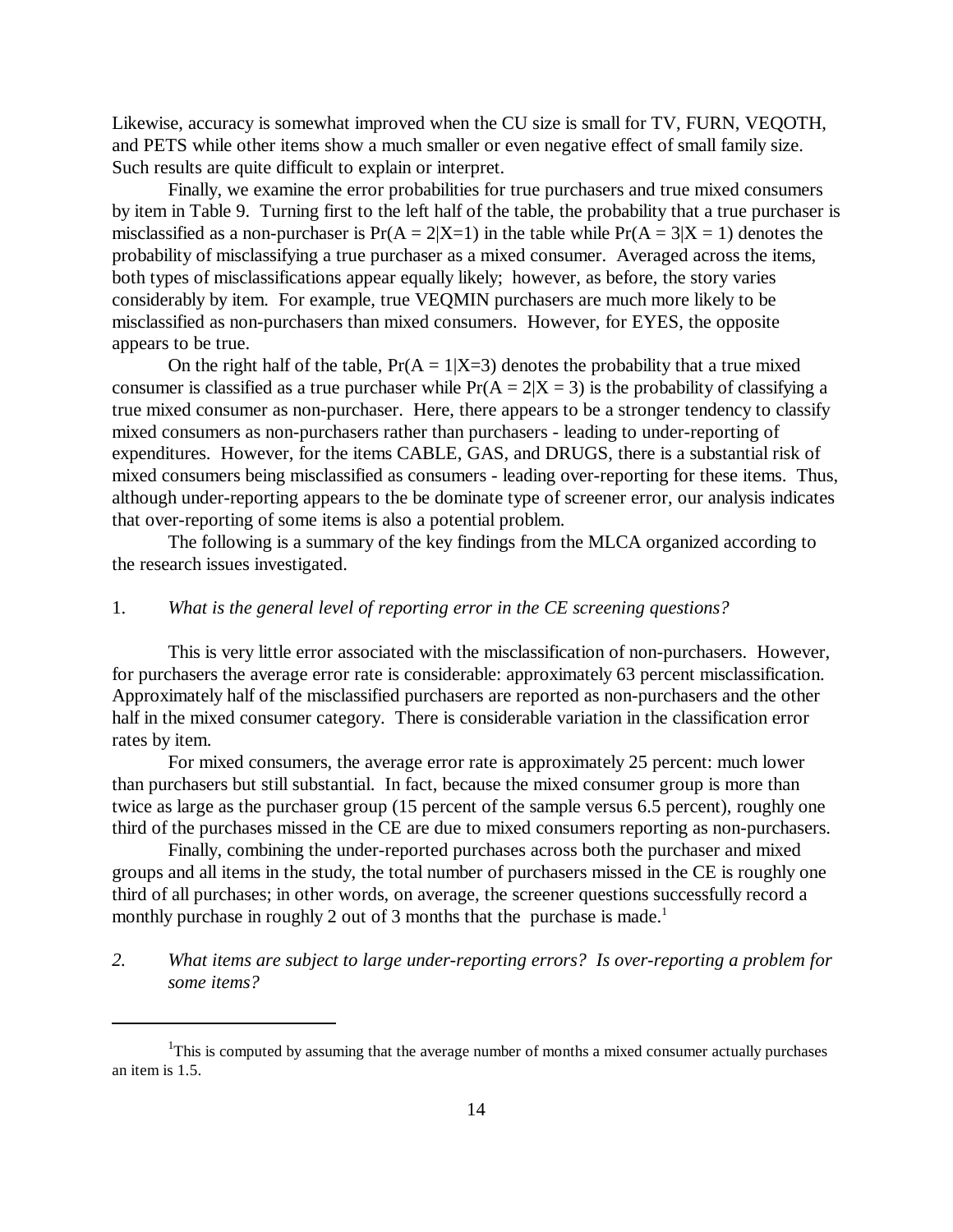Which items will have large under-reporting errors appears to be mostly unpredictable, although much more analysis could be done here to relate item characteristics to reporting error. Some ideas for further analysis will be discussed subsequently. However, this very preliminary study suggests that regularly occurring purchases such as CABLE, GAS, TRASH, and HOUSKP are relatively accurately reported. There appears to be a slight tendency for infrequent purchases such as COMPUT and FURN to be under-reported.

Over-reporting appears to occur for regular purchases that are purchased in only one or two months of the quarter and are reported as purchased in all months of the quarter.

## *3. Are reporting errors greater for items that occur earlier in the interview than for later occurring items?*

There is a tendency for items appearing earlier in the interview to have smaller error rates than items appearing in the later sections. For example, true purchasers are accurately identified in 50 percent of the cases in the early items compared with only 5 percent in the later items. For mixed consumers, the effect is more subtle - 80 percent compared with 72 percent.

*4. How does the reporting accuracy compare for CU's whose interviews are usually very short versus households with very long interviews?*

CU's who tend to have very long interviews throughout a quarter also tend to have greater accuracy according to our analysis. Among mixed consumers, the average increase in accuracy was approximately 10 percent and among purchasers it was twice that - approximately 20 percent.

*5. How does the reporting accuracy compare for small versus large CU's?*

Averaging across all 19 items in the study, we observed no discernable effect of CU size on reporting accuracy.

*6. How does the reporting accuracy compare for CU's that typically use records for most items versus CU's who seldom use records for any items?*

Surprisingly, we detect no general effect of records use on response accuracy. However, the effect seems to be quite item-specific and is attenuated when averaged across all the items in the study. Although records use was a significant factor for most items (as determined by the MLCA Wald statistic), the predicted effect of increasing response accuracy through the use of records is not consistent across items. Thus, these results are very difficult to interpret.

*7. Are purchasers misclassified more often as mixed consumers or non-purchasers?*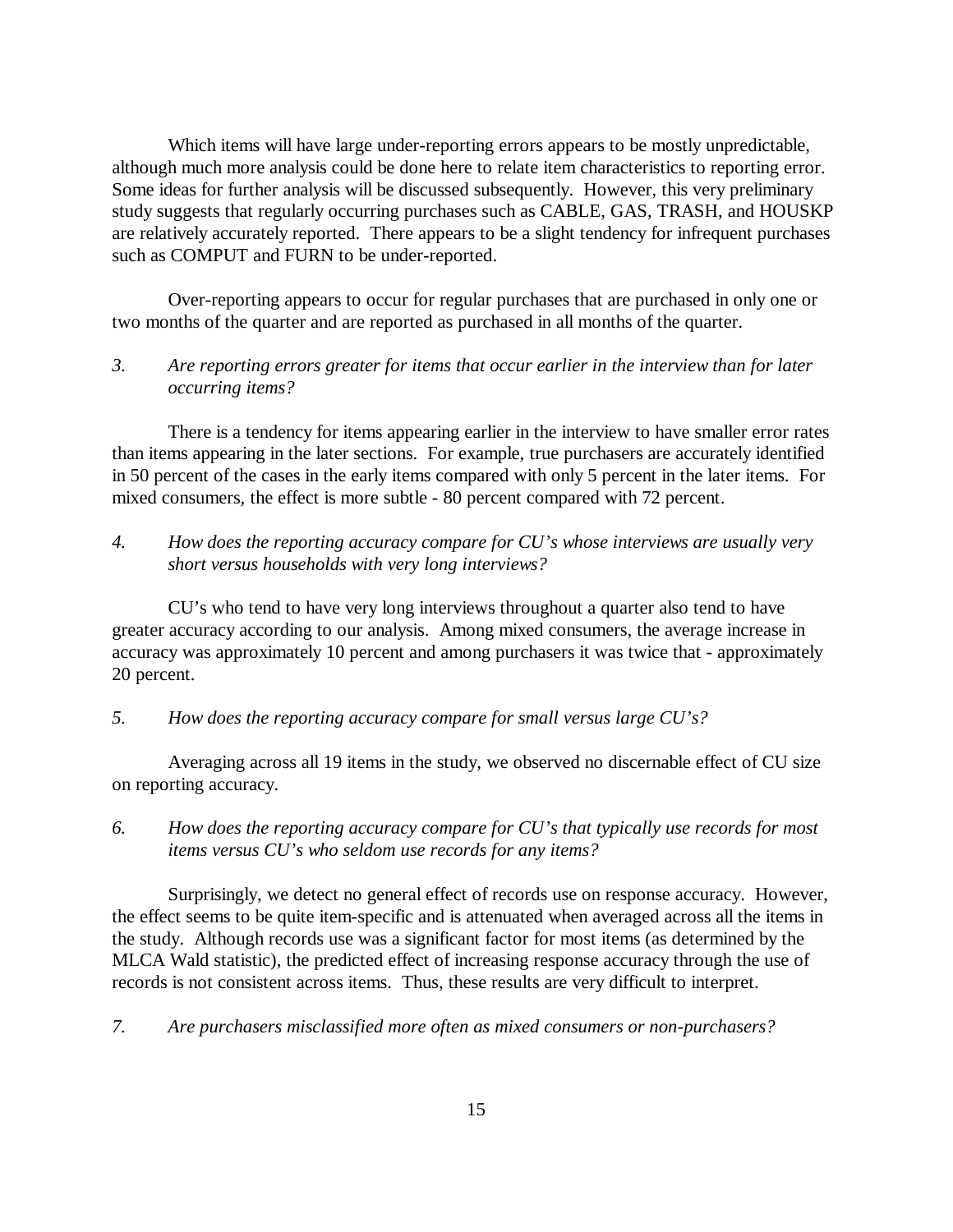True purchasers appear to be equally likely to be misclassified as mixed-consumers or non-purchasers across the items.

#### *8. Are mixed consumers misclassified more often as purchasers or non-purchasers?*

Mixed consumers are much more likely to be misclassified as non-purchasers than purchasers (approximately 19 percent misclassification as non-purchasers versus approximately 3 percent as purchasers). This result is consistent with the general tendency away from overreporting purchases in the CE. We also noted a small chance, say 3 percent or less, of nonpurchasers to be misreported as mixed consumers: a tendency that is slightly less for CU's that use records than for those that do not.

## **5. Discussion**

As mentioned in the Introduction, the primary goal of this project was to demonstrate an application of latent class analysis to the CE with the intent of encouraging more research into this area of data analysis in the future. In our analysis, we applied MLCA to three consecutive quarters of the CE in order to address a number of issues related to error in the screening questions for 19 selected consumer items. The results of this research are promising. The estimates of screener response error appear plausible in most instances and the results of the multivariate analysis of 19 items generally agree with our preconceived expectations from measurement error theory.

The results of this study indicate that MLCA is a useful device for exploratory investigations of measurement error in the CE Interview Survey. Since the analysis requires no data other than what is available from the panel survey and since MLCA software is readily available, measurement error studies using MLCA methods are relatively inexpensive to apply and can be applied to all items that are repeated each quarter. In our analysis, MLCA results provided new insights regarding the nature and magnitudes of the error and suggested areas where more indepth investigations of the error sources are needed.

However, there are a number of limitations of the present research that should be noted. First, our study has not fully addressed the validity of the MLCA estimates. Although the estimates seem plausible in many instances, other results seem puzzling and counterintuitive. For example, it appears that greater use of records by respondents can have a detrimental effect on data accuracy for some items, while positively affecting response, as expected, for others items. In addition, the error rates for some consumer items seem implausibly high. Such anomalies in the results are troublesome and suggest areas were further investigations of the statistical properties of MLCA are needed. The strategy employed in this paper of using MLCA to search for trends across data items and to focus on clear and consistent variations in the error estimates was an attempt to ameliorate these anomalies. We believe this strategy to be robust to many model inadequacies, however, our study stops short of confirming this.

Second, much more study is needed of the potential correlates of screener error. Because our investigation was preliminary and primarily pedagogical, the number of explanatory variables considered was small. Other characteristics of the CU such as income, age, presence of children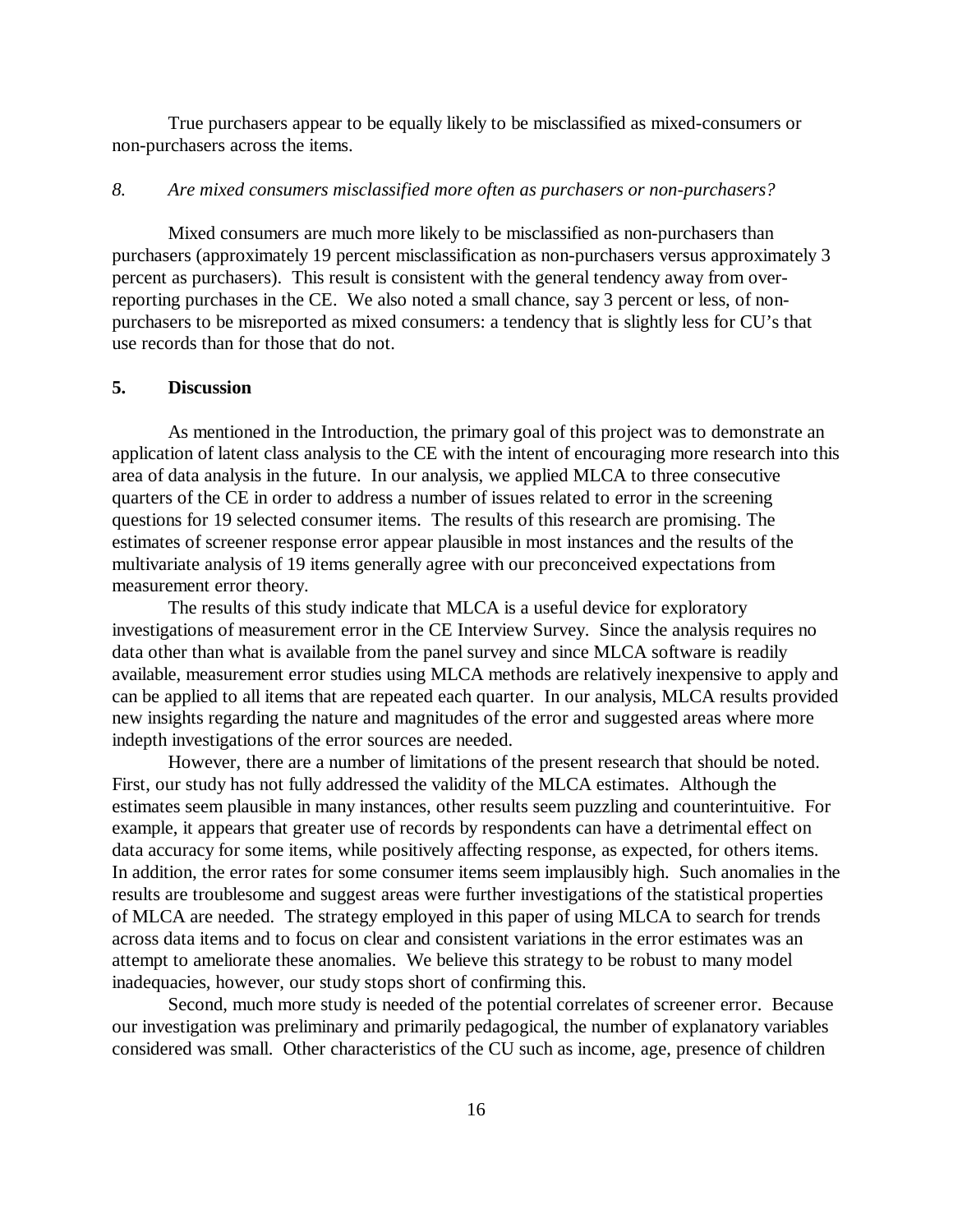in the CU as well as characteristics of the interview such as number of call-backs required for completion, interviewer ratings of data quality, and presence of other CU members during the interview could also be explored. In addition, the coding procedures used for two of the variables we considered - records use and interview length - could be further refined. For example, interview length could be entered into the model as a continuous rather than categorical variable. Further, to be an effective explanatory variable, records use is needed at the item level rather than the interview level.

Third, the number of items considered in the present study was quite limited. A much expanded list of items is needed to thoroughly investigate influence of item characteristics on response error. For example, every consumer item in the CE could be coded according to those characteristics that could potentially affect response accuracy. Examples are cost of the item (small, medium, large), frequency with which the item is purchased among CU's that purchase the item, regularity of the purchase (monthly, quarterly, randomly), saliency of the purchase, and so on. Then the MLCA estimates of screener accuracy could be correlated with the item characteristics much more formally than was done in the present study, for example, using analysis of variance techniques in order to identify characteristics of items that predict response error. Such information would be very useful for designing data collection procedures that are tailored to an items specific characteristics.

Since our study was preliminary by design, much more work is needed to understand how best to use MLCA methods for the CE Interview Survey. Nevertheless, we believe this to be an important tool for investigating measurement error issues in the survey and our results to date provide the promise of even greater importance of the method in future studies.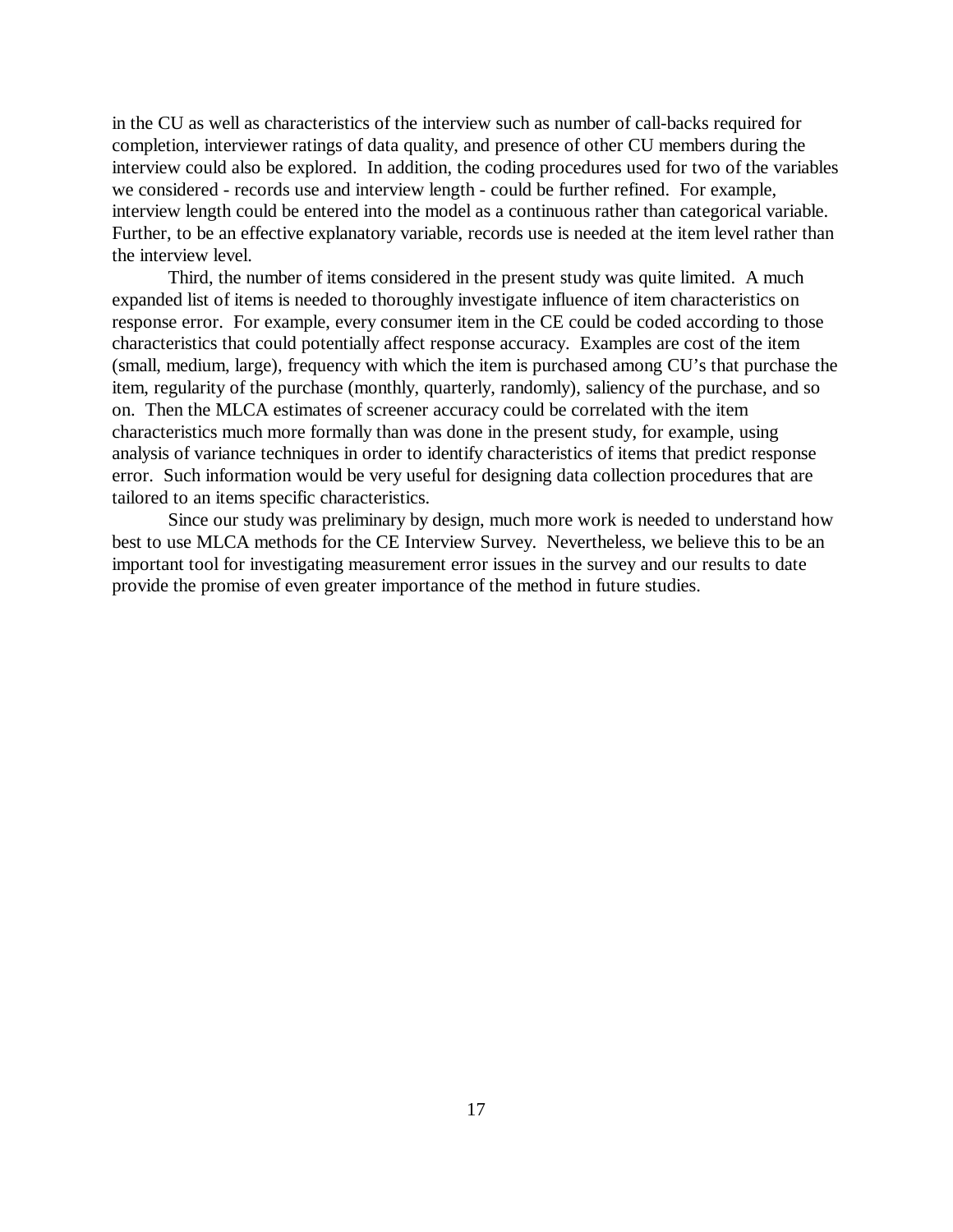#### **REFERENCES**

Biemer, P. and Bushery, J. (to be published). "On the Validity of Markov Latent Class Analysis for Estimating Classification Error in Labor Force Data" in *Survey Methodology*

Goodman, L. (1974). "Analysis of Systems of Qualitative Variables When Some of the Variables are Unobservable. Part I: A Modified Latent Structure Approach," *American Journal of Sociology*, 79, 1179-1259.

Meyers, B. D. (1988). "Classification-Error Models and Labor-Market Dynamics," *Journal of Business & Economic Statistics*, Vol. 6, No. 3, pp. 385-390.

Poulsen, C.S. (1982). *Latent Structure Analysis with Choice Modeling Applications*, doctoral dissertation, Wharton School, University of Pennsylvania.

Singh, A.C. and Rao, J.N.K. (1995). "On the Adjustment of Gross Flow Estimates for Classification Error with Application to Data from the Canadian Labour Force Survey," Journal of the American Statistical Association, Vol. 90, No. 430, pp. 478-488.

Van de Pol, F. and de Leeuw, J. (1986). "A Latent Markov Model to Correct for Measurement Error," *Sociological Methods & Research*, Vol. 15, Nos. 1-2, pp 118-141.

Van de Pol, F. and Langeheine, R. (1997). "Separating Change and Measurement Error in Panel Surveys with an Application to Labor Market Data," in L. Lyberg, et al (eds.) *Survey Measurement and Process Quality*, John Wiley & Sons, NY.

Vermunt, J. (1997). *REM: A General Program for the Analysis of Categorical Data*, Tilburg, University.

Wiggins, L.M. (1973). *Panel Analysis, Latent Probability Models for Attitude and Behavior Processing*, Elsevier S.P.C., Amsterdam.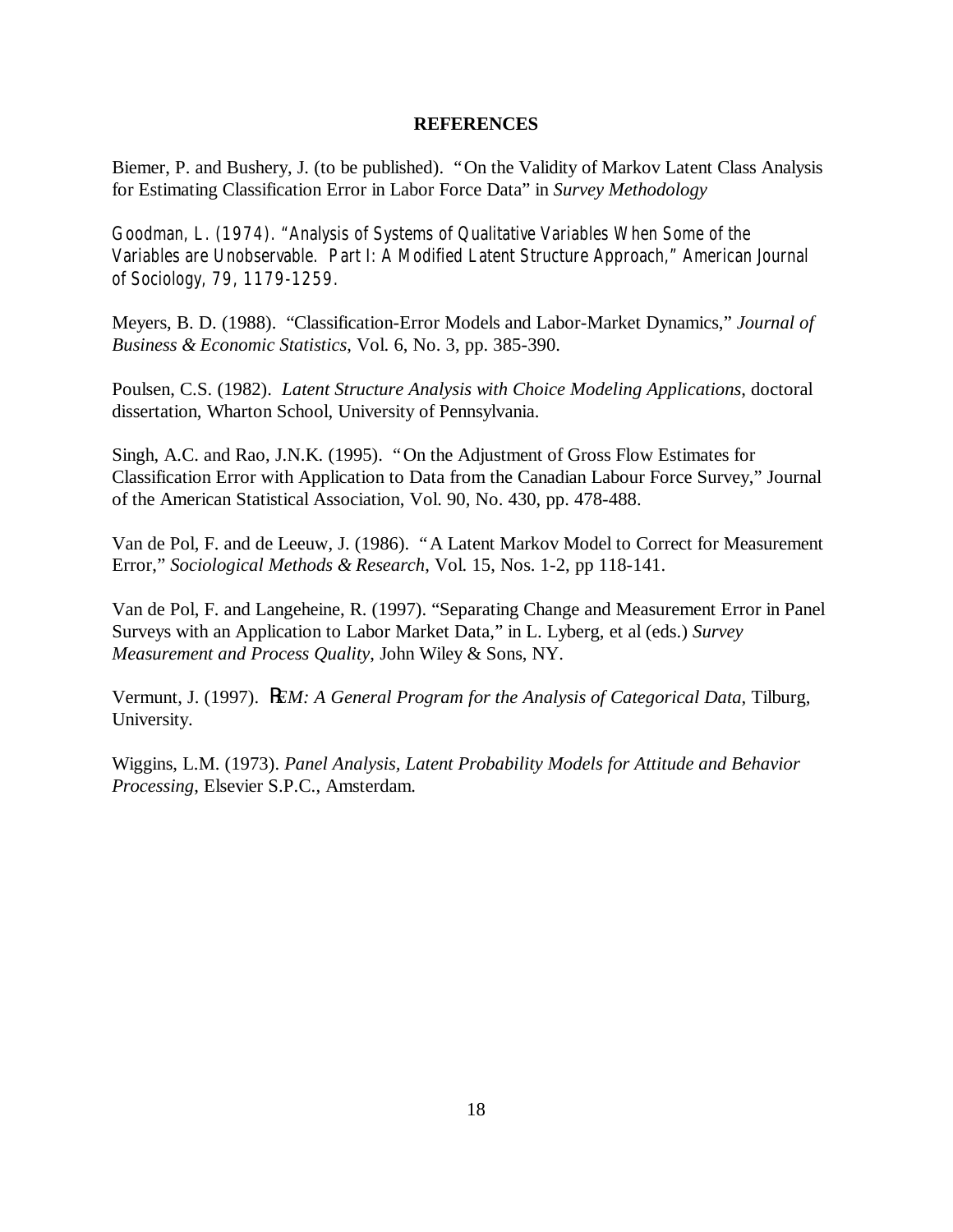# **Table 1. Sections of the CE Interview Survey Questionnaire**

| <b>Section</b> | <b>Topic</b>                                                                               |
|----------------|--------------------------------------------------------------------------------------------|
| Section 1      | General Survey Information                                                                 |
| Section 2      | <b>Rented Living Quarters</b>                                                              |
| Section 3      | Owned Living Quarters and Other Owned Real Estate                                          |
| Section 4      | Utilities and Fuels for Owned and Rented Properties                                        |
| Section 5      | Construction, Repairs, Alternations, and Maintenance of Property                           |
| Section 6      | Appliances, Household Equipment, and other Selected Items                                  |
| Section 7      | Household Equipment Repairs, Service Contracts, and Furniture Repair and<br>Reupholstering |
| Section 8      | Home Furnishings and Related Household Items                                               |
| Section 9      | <b>Clothing and Sewing Materials</b>                                                       |
| Section 10     | Rented and Leased Vehicles                                                                 |
| Section 11     | <b>Owned Vehicles</b>                                                                      |
| Section 12     | <b>Vehicle Operating Expense</b>                                                           |
| Section 13     | Insurance Other than Health                                                                |
| Section 14     | Hospitalization and Health insurance                                                       |
| Section 15     | Medical and Health Expenditures                                                            |
| Section 16     | <b>Educational Expenses</b>                                                                |
| Section 17     | Subscriptions, Memberships, Books, and Entertainment Expenses                              |
| Section 18     | Trips and Vacations                                                                        |
| Section 19     | Miscellaneous Expenses                                                                     |
| Section 20     | Expense Patterns for Food, Beverages, and other Selected Items                             |
| Section 21     | <b>Credit Liability</b>                                                                    |
| Section 22     | Work Experience and Income                                                                 |
| Section 24     | <b>Total CU Income</b>                                                                     |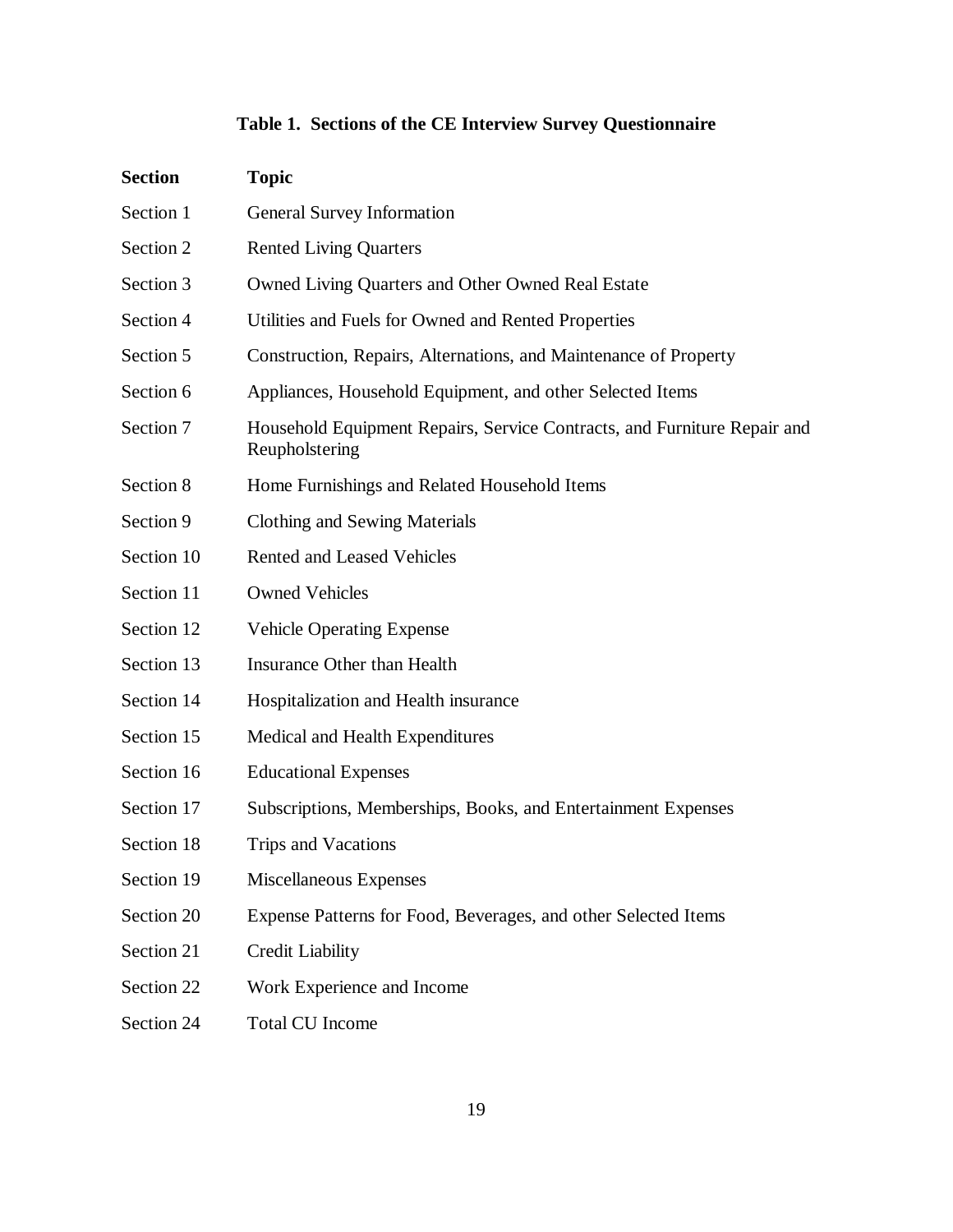| <b>Variable</b> | <b>Section</b> | <b>Description</b>                                                           |
|-----------------|----------------|------------------------------------------------------------------------------|
| <b>CABLE</b>    | $\overline{4}$ | Cable TV, satellite services, or community antenna                           |
| GAS             | $\overline{4}$ | Bottled or tank gas                                                          |
| <b>TRASH</b>    | $\overline{4}$ | Trash/garbage collection                                                     |
| <b>SPORTS</b>   | 6              | Combined sports, recreation, and excercise equipment                         |
| TV              | 6              | Combined television, radio, video, and sound equipment                       |
| <b>FURN</b>     | 8              | Combined furniture                                                           |
| <b>KITCHN</b>   | 8              | Combined kitchenware                                                         |
| <b>ACCESS</b>   | 9              | Accessories                                                                  |
| <b>CLOTH</b>    | 9              | Combined clothing                                                            |
| <b>SHOES</b>    | 9              | Footwear (including athletic shoes not specifically purchased<br>for sports) |
| <b>VEQMIN</b>   | 12             | Combined for minor vehicle repairs                                           |
| <b>VEQOIL</b>   | 12             | Oil change, lubrication, and oil filter                                      |
| <b>VEQOTH</b>   | 12             | Combined for other purchases (audio equipment, accessories,<br>$etc.$ )      |
| <b>DENTAL</b>   | 15             | Dental care                                                                  |
| <b>DRUGS</b>    | 15             | Combined medicine and medical supplies                                       |
| <b>EYES</b>     | 15             | Eye exams, eye glasses, other eye services                                   |
| <b>COMPUT</b>   | 19             | Computer information services and computer games                             |
| <b>HOUSKP</b>   | 19             | Housekeeping services                                                        |
| <b>PETS</b>     | 19             | Pet services and veterinary expenses                                         |

## **Table 1. The Consumer Variables Used Analyzed in the Study**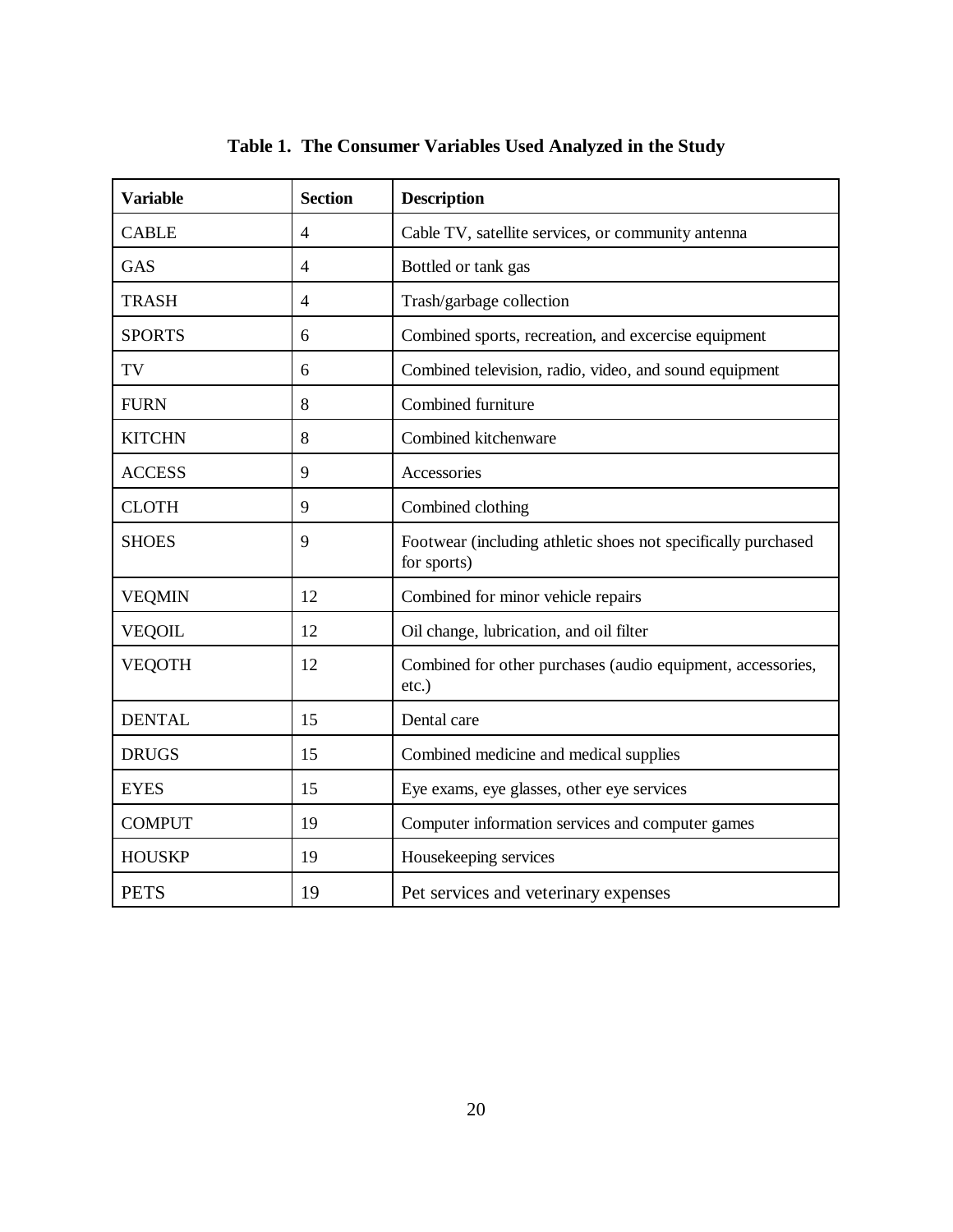|                         | <b>Explanatory Variables</b>                                                                                                                                                                                                                                                                                                                                                                                                                                                 |
|-------------------------|------------------------------------------------------------------------------------------------------------------------------------------------------------------------------------------------------------------------------------------------------------------------------------------------------------------------------------------------------------------------------------------------------------------------------------------------------------------------------|
| S                       | Interview panel<br>$S = 1$ Y January, April, July panel<br>$S = 2$ $\forall$ February, May, August panel<br>$S = 3$ Y March, June, September panel                                                                                                                                                                                                                                                                                                                           |
| $\mathbf{F}$            | Family size<br>$F = 1$ Y single person CU<br>$F = 2 Y 2$ or 3 person CU<br>$F = 3 \text{ Y } 4$ or more person CU                                                                                                                                                                                                                                                                                                                                                            |
| L                       | Typical interview length (defined at the panel level)<br>L = 1 Y very short; i.e., interview lengths in { <i>s</i> , <i>s</i> , <i>s</i> } or { <i>s</i> , <i>s</i> , <i>m</i> }<br>$L = 2$ Y short; i.e., any combination other than those in $L = 1, 3$ , or 4<br>L = 3 Y medium; i.e., interview lengths in $\{Rm,m\}$<br>L = 4 Y long; i.e, interview lengths in $\{RRR\}$ or $\{RRm\}$<br>where s Y 45 minutes or less; $m$ Y 45 to 90 minutes; RY more than 90 minutes |
| $\mathbf R$             | Typical use of records (defined at the panel level)<br>$R = 1$ Y always or almost always used records<br>$R = 2$ Y sometimes used records<br>$R = 3$ Y never or almost never used records                                                                                                                                                                                                                                                                                    |
| <b>Latent Variables</b> |                                                                                                                                                                                                                                                                                                                                                                                                                                                                              |
| X                       | Latent variable defined for the first quarter indicating the true purchase frequency of<br>a consumer item for the quarter<br>$X = 1$ Y purchase for each month of the quarter<br>$X = 2$ Y no purchase for any month<br>$X = 3$ Y purchase for some months                                                                                                                                                                                                                  |
| Y, Z                    | Same as X except defined for the second and third quarters, respectively.                                                                                                                                                                                                                                                                                                                                                                                                    |
|                         | <b>Indicator Variables</b>                                                                                                                                                                                                                                                                                                                                                                                                                                                   |
| A                       | Indicator variable defined for the first quarter indicating the <b>observed</b> purchase<br>frequency of a consumer item for the quarter<br>$A = 1$ Y purchase for each month of the quarter<br>$A = 2$ Y no purchase for any month<br>$A = 3$ Y purchase for some months                                                                                                                                                                                                    |
| B, C                    | Same as A except defined for the second and third quarters, respectively.                                                                                                                                                                                                                                                                                                                                                                                                    |

## **Table 2. Definition of Variables for the Analysis**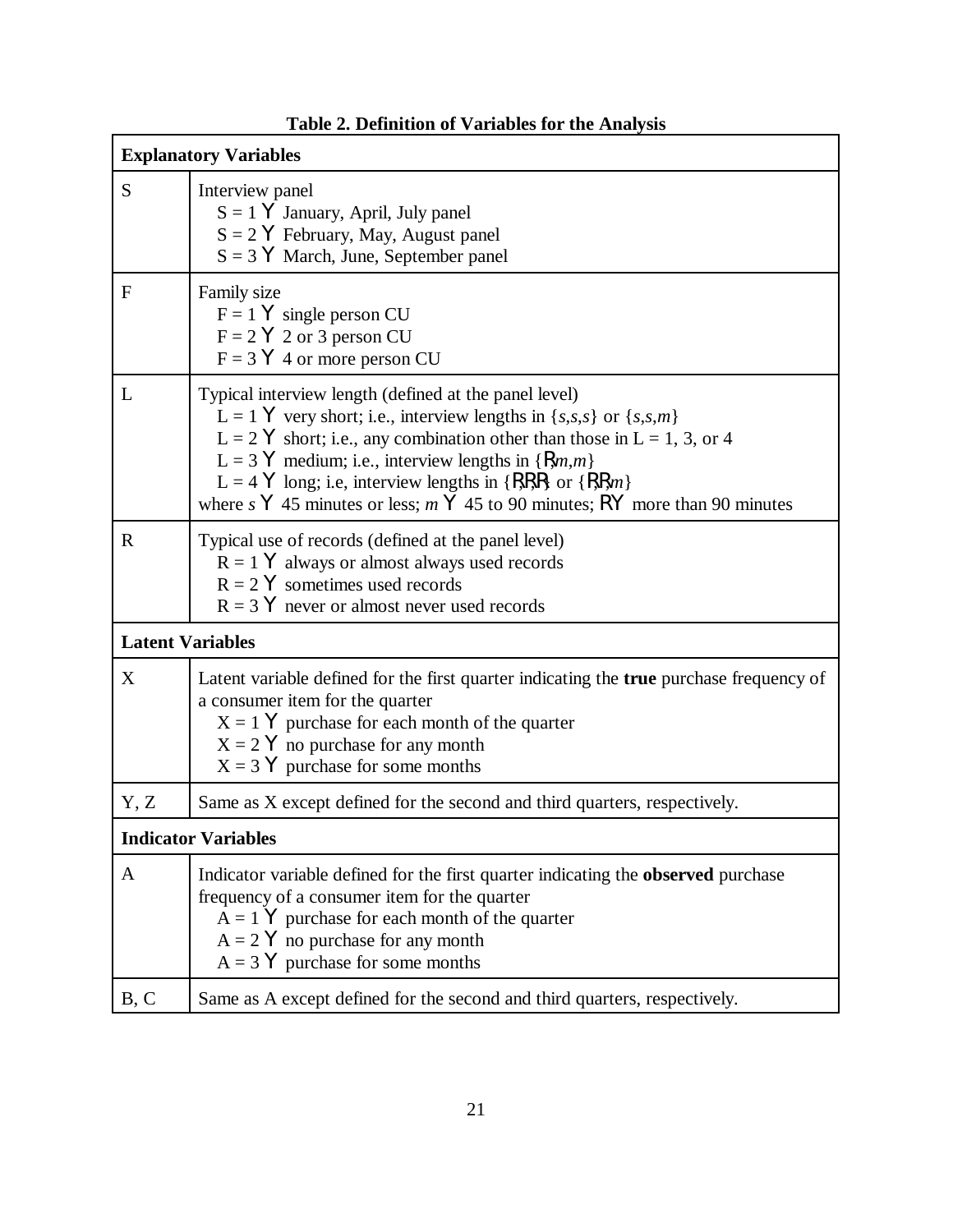| <b>Variable</b> | <b>Model with Family Size (Model 1)</b> |         | <b>Model with Survey Panel (Model 2)</b> |         |  |
|-----------------|-----------------------------------------|---------|------------------------------------------|---------|--|
| <b>Name</b>     | $L^2$                                   | p-value | $L^2$                                    | p-value |  |
| <b>CABLE</b>    | 607                                     | 1.00    | 554                                      | 1.00    |  |
| <b>GAS</b>      | 375                                     | 1.00    | 356                                      | 1.00    |  |
| <b>TRASH</b>    | 578                                     | 1.00    | 566                                      | 1.00    |  |
| <b>SPORTS</b>   | 328                                     | 1.00    | 362                                      | 1.00    |  |
| TV              | 454                                     | 1.00    | 493                                      | 1.00    |  |
| <b>FURN</b>     | 263                                     | 1.00    | 278                                      | 1.00    |  |
| <b>KITCHN</b>   | 435                                     | 1.00    | 404                                      | 1.00    |  |
| <b>ACCESS</b>   | 249                                     | 1.00    | 237                                      | 1.00    |  |
| <b>CLOTH</b>    | 732                                     | 0.99    | 796                                      | 0.94    |  |
| <b>SHOES</b>    | 459                                     | 1.00    | 465                                      | 1.00    |  |
| <b>VEQMIN</b>   | 333                                     | 1.00    | 309                                      | 1.00    |  |
| <b>VEQOIL</b>   | 432                                     | 1.00    | 452                                      | 1.00    |  |
| <b>VEQOTH</b>   | 384                                     | 1.00    | 398                                      | 1.00    |  |
| <b>DENTAL</b>   | 289                                     | 1.00    | 510                                      | 1.00    |  |
| <b>DRUGS</b>    | 857                                     | 0.53    | 91                                       | 0.16    |  |
| <b>EYES</b>     | 248                                     | 1.00    | 220                                      | 1.00    |  |
| <b>COMPUT</b>   | 289                                     | 1.00    | 274                                      | 1.00    |  |
| <b>HOUSKP</b>   | 262                                     | 1.00    | 245                                      | 1.00    |  |
| <b>PETS</b>     | 400                                     | 1.00    | 403                                      | 1.00    |  |

**Table 4. Fit of the Model with Interview Length, Records Use, Family Size and Interview Month**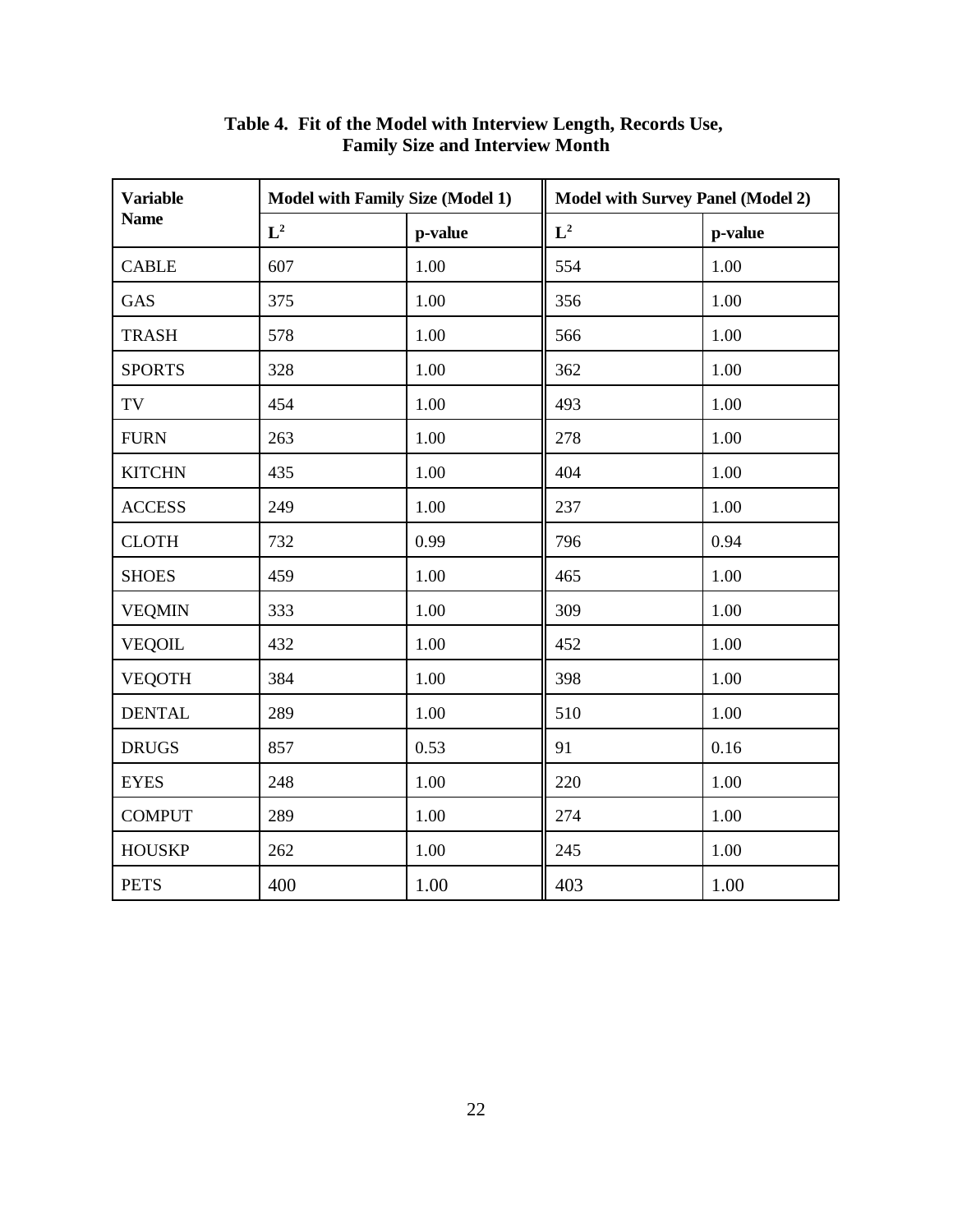|                 | <b>Purchaser</b> |             | <b>Nonpurchaser</b> |             | <b>Mixed</b> |             |  |
|-----------------|------------------|-------------|---------------------|-------------|--------------|-------------|--|
| <b>Variable</b> | $Pr(X = 1)$      | Pr(Correct) | $Pr(X = 2)$         | Pr(Correct) | $Pr(X = 3)$  | Pr(Correct) |  |
| <b>CABLE</b>    | 22.50            | 98.42       | 47.62               | 97.19       | 29.88        | 78.63       |  |
| <b>GAS</b>      | 5.57             | 93.84       | 86.12               | 99.86       | 8.31         | 64.65       |  |
| <b>TRASH</b>    | 3.77             | 91.99       | 81.55               | 99.15       | 14.68        | 88.01       |  |
| <b>SPORTS</b>   | 5.04             | 5.25        | 86.33               | 100.00      | 8.63         | 97.85       |  |
| TV              | 2.40             | 13.42       | 78.40               | 92.76       | 19.20        | 89.27       |  |
| <b>FURN</b>     | 4.52             | 5.73        | 90.52               | 92.77       | 4.96         | 58.94       |  |
| <b>KITCHN</b>   | 10.80            | 9.56        | 79.76               | 96.14       | 9.44         | 87.73       |  |
| <b>ACCESS</b>   | 3.04             | 2.50        | 87.58               | 100.00      | 9.38         | 88.40       |  |
| <b>CLOTH</b>    | 11.29            | 55.74       | 56.10               | 85.29       | 32.61        | 82.31       |  |
| <b>SHOES</b>    | 5.34             | 10.02       | 85.80               | 100.00      | 8.86         | 70.37       |  |
| <b>VEQMIN</b>   | 5.79             | 1.48        | 73.74               | 99.63       | 20.46        | 95.92       |  |
| <b>VEQOIL</b>   | 11.80            | 8.13        | 65.56               | 93.88       | 22.64        | 65.83       |  |
| <b>VEQOTH</b>   | 2.14             | 19.99       | 77.48               | 97.68       | 20.38        | 38.60       |  |
| <b>DENTAL</b>   | 2.89             | 53.40       | 74.41               | 97.41       | 22.70        | 59.66       |  |
| <b>DRUGS</b>    | 8.56             | 86.41       | 67.24               | 87.19       | 24.20        | 77.43       |  |
| <b>EYES</b>     | 12.20            | 2.02        | 76.66               | 98.69       | 11.14        | 73.33       |  |
| <b>COMPUT</b>   | 0.23             | 94.63       | 92.41               | 99.80       | 7.36         | 56.22       |  |
| <b>HOUSKP</b>   | 0.64             | 50.52       | 98.08               | 100.00      | 1.28         | 94.31       |  |
| <b>PETS</b>     | 5.34             | 10.02       | 85.80               | 100.00      | 8.86         | 70.37       |  |
| Average         | 6.52             | 37.53       | 78.48               | 96.71       | 15.00        | 75.68       |  |

**Table 5. True Prevalence of Consumer Class and the Probability of Correct Classification by Consumer Item** (Cell entries are percentages)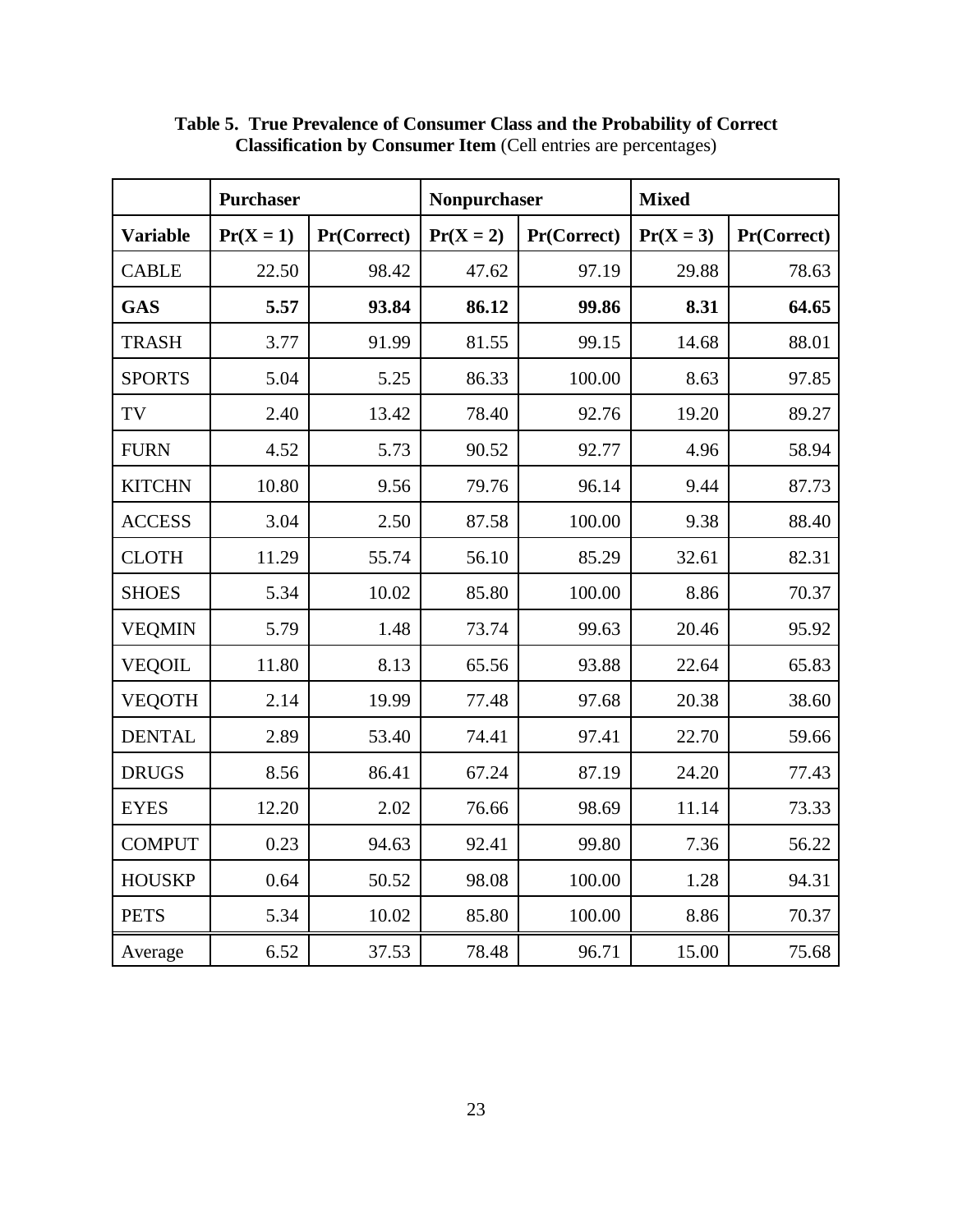| <b>Variable</b> | $L = 1$ | $L = 2$ | $L = 3$ | $L = 4$ | $(L=4)/(L=1)$ |
|-----------------|---------|---------|---------|---------|---------------|
| <b>CABLE</b>    | 72.55   | 74.98   | 83.96   | 91.94   | 1.27          |
| <b>GAS</b>      | 82.58   | 69.51   | 46.50   | 60.00   | 0.73          |
| <b>TRASH</b>    | 87.26   | 89.36   | 82.56   | 88.40   | 1.01          |
| <b>SPORTS</b>   | n/a     | 98.89   | 99.49   | 94.98   | n/a           |
| TV              | 75.90   | 93.50   | 85.78   | 90.62   | 1.19          |
| <b>FURN</b>     | n/a     | 60.97   | 57.34   | 59.37   | n/a           |
| <b>KITCHN</b>   | 88.57   | 87.75   | 79.72   | 87.72   | 0.99          |
| <b>ACCESS</b>   | 64.99   | 92.55   | 90.99   | 89.13   | 1.37          |
| <b>CLOTH</b>    | 91.63   | 81.50   | 78.27   | 86.61   | 0.95          |
| <b>SHOES</b>    | 79.23   | 71.89   | 73.71   | 63.67   | 0.80          |
| <b>VEQMIN</b>   | 82.24   | 97.04   | 99.23   | 99.99   | 1.22          |
| <b>VEQOIL</b>   | 63.26   | 62.55   | 92.49   | 68.19   | 1.08          |
| <b>VEQOTH</b>   | 28.04   | 47.66   | 27.07   | 48.12   | 1.72          |
| <b>DENTAL</b>   | 45.52   | 57.96   | 60.97   | 75.15   | 1.65          |
| <b>DRUGS</b>    | 80.90   | 75.50   | 74.15   | 83.83   | 1.04          |
| <b>EYES</b>     | 72.21   | 77.55   | 82.96   | 63.86   | 0.88          |
| <b>COMPUT</b>   | 59.59   | 57.05   | 46.90   | 67.28   | 1.13          |
| <b>HOUSKP</b>   | n/a     | 89.73   | 99.88   | 99.87   | n/a           |
| <b>PETS</b>     | 79.23   | 71.89   | 73.71   | 63.67   | 0.80          |
| Average         | 72.11   | 76.73   | 75.56   | 78.02   | 1.11          |

**Table 6. Probability of a Correct Response by Typical Interview Length for Mixed Cus** (Cell entries are percentages)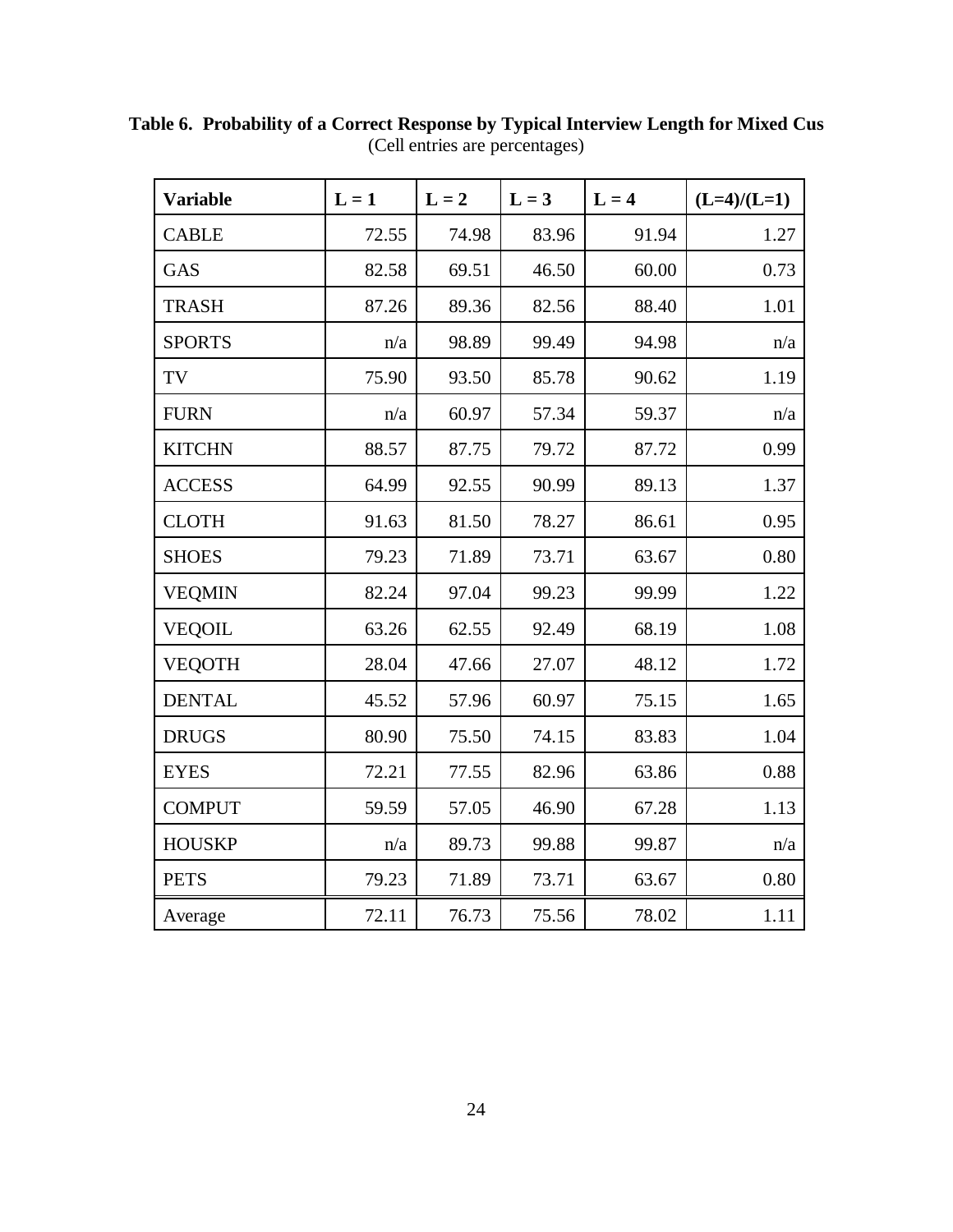| <b>Variable</b> | $R = 1$ | $R = 2$ | $R = 3$ | $(R=1)/(R=3)$ |
|-----------------|---------|---------|---------|---------------|
| <b>CABLE</b>    | 86.54   | 78.19   | 73.12   | 1.18          |
| GAS             | 61.54   | 73.82   | 61.45   | 1.00          |
| <b>TRASH</b>    | 87.83   | 89.95   | 85.43   | 1.03          |
| <b>SPORTS</b>   | 96.39   | 98.66   | 99.91   | 0.96          |
| TV              | 92.38   | 91.69   | 82.64   | 1.12          |
| <b>FURN</b>     | 63.54   | 64.00   | 51.22   | 1.24          |
| <b>KITCHN</b>   | 92.07   | 84.26   | 86.47   | 1.06          |
| <b>ACCESS</b>   | 93.58   | 87.95   | 83.61   | 1.12          |
| <b>CLOTH</b>    | 84.02   | 81.87   | 81.42   | 1.03          |
| <b>SHOES</b>    | 65.78   | 71.89   | 70.03   | 0.94          |
| <b>VEQMIN</b>   | 98.52   | 92.22   | 98.77   | 1.00          |
| <b>VEQOIL</b>   | 66.45   | 66.60   | 65.06   | 1.02          |
| <b>VEQOTH</b>   | 41.70   | 39.71   | 31.32   | 1.33          |
| <b>DENTAL</b>   | 66.52   | 57.02   | 55.47   | 1.20          |
| <b>DRUGS</b>    | 79.63   | 76.94   | 75.57   | 1.05          |
| <b>EYES</b>     | 60.84   | 99.67   | 99.51   | 0.61          |
| <b>COMPUT</b>   | 51.91   | 52.93   | 85.29   | 0.61          |
| <b>HOUSKP</b>   | 88.36   | 99.37   | 99.67   | 0.89          |
| <b>PETS</b>     | 65.78   | 71.89   | 70.03   | 0.94          |
| Average         | 75.97   | 77.82   | 76.63   | 1.02          |

**Table 7. Probability of a Correct Response by Records Use for Mixed Cus** (Cell entries are percentages)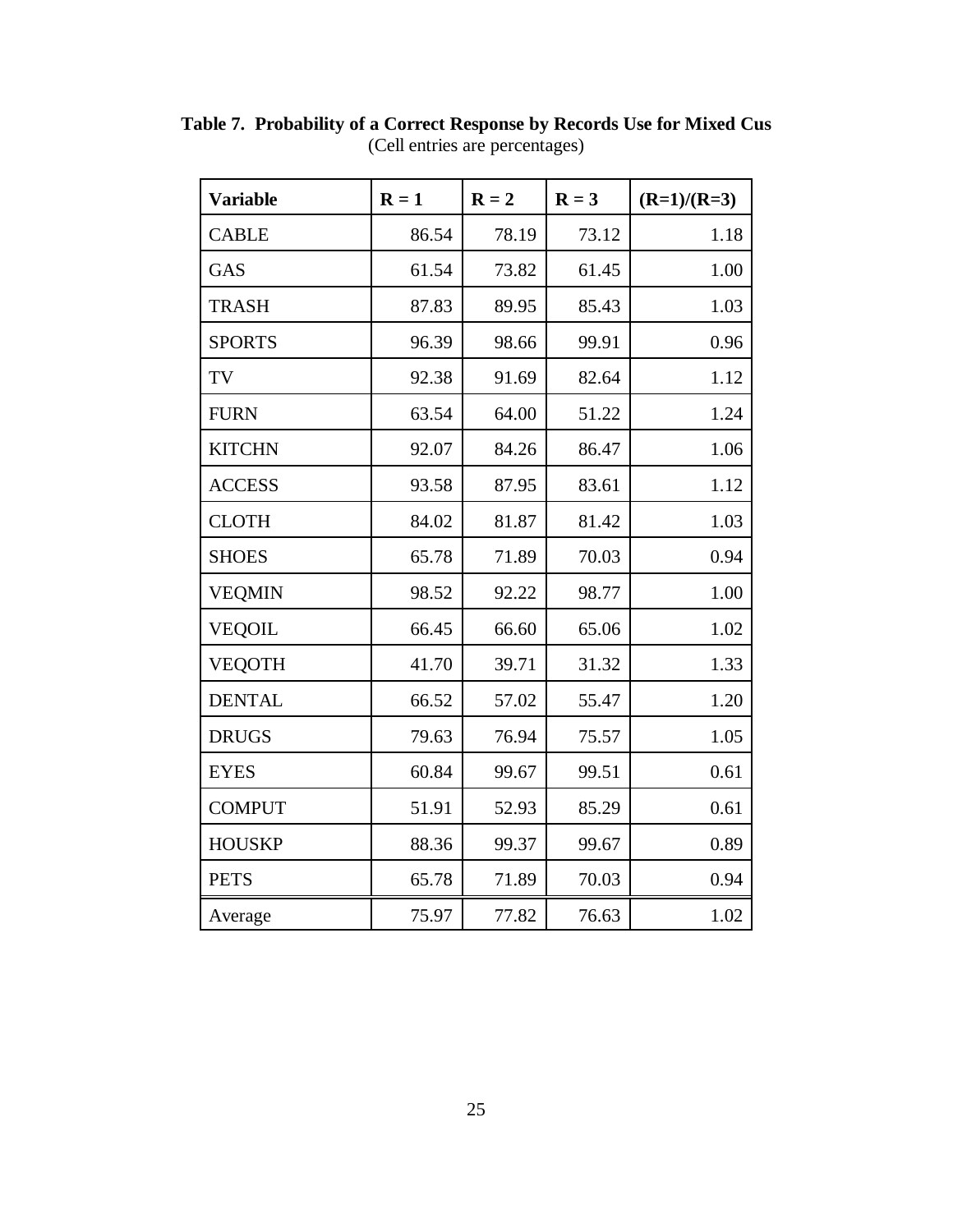| <b>Variable</b> | $F = 1$ | $F = 2$ | $F = 3$ | $(F=1)/(F=3)$ |
|-----------------|---------|---------|---------|---------------|
| <b>CABLE</b>    | 79.82   | 79.34   | 75.98   | 1.05          |
| <b>GAS</b>      | 62.84   | 71.39   | 64.75   | 0.97          |
| <b>TRASH</b>    | 87.78   | 85.60   | 89.84   | 0.98          |
| <b>SPORTS</b>   | 99.64   | 99.83   | 95.69   | 1.04          |
| TV              | 96.84   | 94.32   | 81.67   | 1.19          |
| <b>FURN</b>     | 63.56   | 64.00   | 51.22   | 1.24          |
| <b>KITCHN</b>   | 84.72   | 90.32   | 89.96   | 0.94          |
| <b>ACCESS</b>   | 87.95   | 81.30   | 94.16   | 0.93          |
| <b>CLOTH</b>    | 83.22   | 76.39   | 87.02   | 0.96          |
| <b>SHOES</b>    | 73.95   | 75.95   | 64.19   | 1.15          |
| <b>VEQMIN</b>   | 98.50   | 87.81   | 97.87   | 1.01          |
| <b>VEQOIL</b>   | 64.63   | 66.67   | 68.23   | 0.95          |
| <b>VEQOTH</b>   | 39.31   | 55.63   | 33.01   | 1.19          |
| <b>DENTAL</b>   | 59.26   | 57.23   | 62.21   | 0.95          |
| <b>DRUGS</b>    | 73.43   | 83.96   | 81.55   | 0.90          |
| <b>EYES</b>     | 64.84   | 81.63   | 87.52   | 0.74          |
| <b>COMPUT</b>   | 49.19   | 68.44   | 55.87   | 0.88          |
| <b>HOUSKP</b>   | 91.96   | 96.67   | 98.55   | 0.93          |
| <b>PETS</b>     | 73.95   | 75.95   | 64.19   | 1.15          |
| Average         | 75.69   | 78.53   | 76.24   | 1.00          |

**Table 8. Probability of a Correct Response by CU Size for Mixed Cus** (Cell entries are percentages)